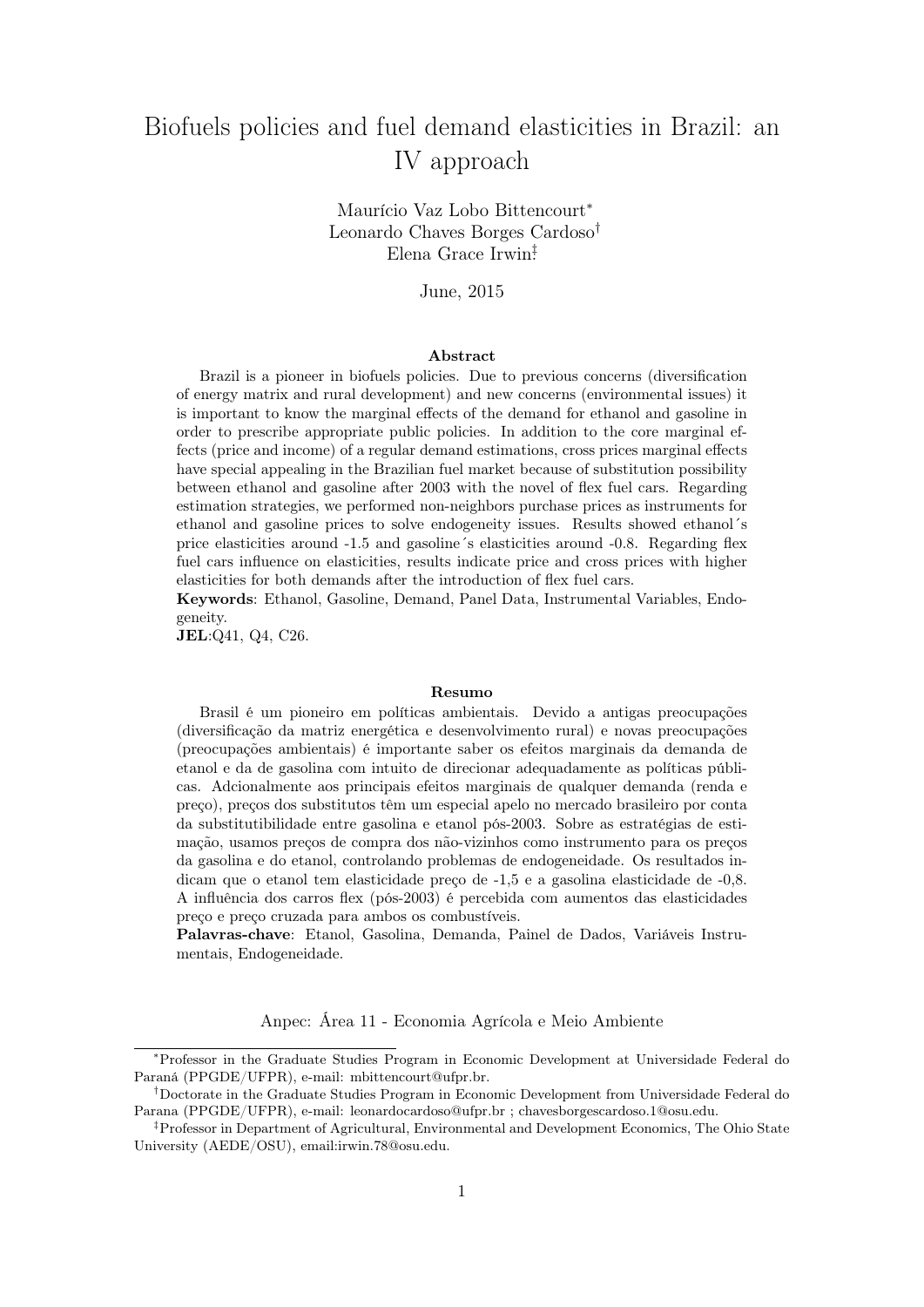# 1 Introduction

Biofuels is a convergent point of some major challenges for the world. They have implications for climate change, energy security and food competition. In Brazil biofuels policies began in 1970s for two main reasons: i) to reduce oil dependence; ii) rural development. At that time, there was a perfect scenario to welcome biofuels policies. There were oil crisis (oil prices were multiplied by 5 between Oct/1973 and March/1974) deteriorating balance trade of importers. In addition to this, there were also lower sugar prices putting down revenue of sugar cane farmers in Brazil. Hence, decision to produce ethanol from sugar cane reached many goals, reducing oil dependence, improving trade balance and subsidizing local farmers. During the oil prices in the 1980s, oil prices fall and directed the interest on biofuels in Brazil and also in other countries<sup>[1](#page-1-0)</sup>.

During 2000s the interest on biofuels policies rose again. At this time, there were even more reasons for that, mainly environmental concerns and oil prices´ volatility. Mainly after 2008, due to food crisis with the increasing of the most agricultural commodities prices and price volatility the discussion about competition between biofuels and food returned, making the two major economies (Europe and US) to rethink biofuels policies  $(OECD, 2013)^2$  $(OECD, 2013)^2$  $(OECD, 2013)^2$  $(OECD, 2013)^2$  $(OECD, 2013)^2$ .

Whatever is the motivation (environmental concerns, increase energy security, improve balance trade or subsidize local farms), it is important to know price elasticities of fuels. For example, considering Brazilian market, if a policy aims the reduction on gasoline consumption through increasing prices, it is important to answer some questions first: i) if prices are able to change consumption, what extent of change is needed? ii) which price should be increased (decreased) by taxes mechanism? For ethanol or gasoline Brazilian demand it is important to consider both prices (ethanol prices and gasoline prices) as demand determinants, which increase the set of choices for some policies and make Brazil a nice mirror for potential biofuels policies for other countries.

Once to know elasticities are important to propose public policies, how to estimates those properly is the next natural step. In this sense is important try to care about endogeneity problems caused by simultaneity among supply and demand. Without considering endogeneity problems, there is a downward bias [\(Davis and Kilian,](#page-17-0) [2011\)](#page-17-0), estimation are toward to zero because of correlation between increases in demand and increases in prices, generating correlation between price and error term (price is endogenous).

Some methods has been used in literature to address this problem, the most common is Instrumental Variables (IV) approach. Most used instruments for gasoline prices are oil prices (time series level) and price of other refinery goods as kerosene and diesel prices (panel data level)<sup>[3](#page-1-2)</sup>. In our study we used an approach close in spirit with [Liu](#page-18-1)  $(2014)$ 

<span id="page-1-0"></span><sup>&</sup>lt;sup>1</sup>Some countries had similar public policies regarding to reduce oil dependence after oil shocks of 1970s, including Argentina, Costa Rica, Malawi, Sweden and Zimbabw. For more details see [Johnson and Silveira](#page-18-2) [\(2014\)](#page-18-2).

<span id="page-1-1"></span> $2$ The effects of biofuels on deforestation and global hunger, lack of supply capacity and the monetary cost of those policies are in debate. In these major markets, biofuels do not have a good energy balance. Ethanol from sugar cane has an energy balance (total of fossil fuel energy needed to produce) six times better than corn one. The same happens with CO2 reduction compared to gasoline; ethanol from sugar cane can reduce CO2 emissions in 84%, while corn can reduce emissions in 30%. For more details see [Goldemberg and Guardabassi](#page-17-1) [\(2010\)](#page-17-1).

<span id="page-1-2"></span><sup>&</sup>lt;sup>3</sup>In a panel data with time effects the oil prices (instrument for gasoline demand) or sugar prices (instrument for ethanol) would be redundant with time effects, once they do not have variation intra panel, the international price of oil is the same for all states of some country.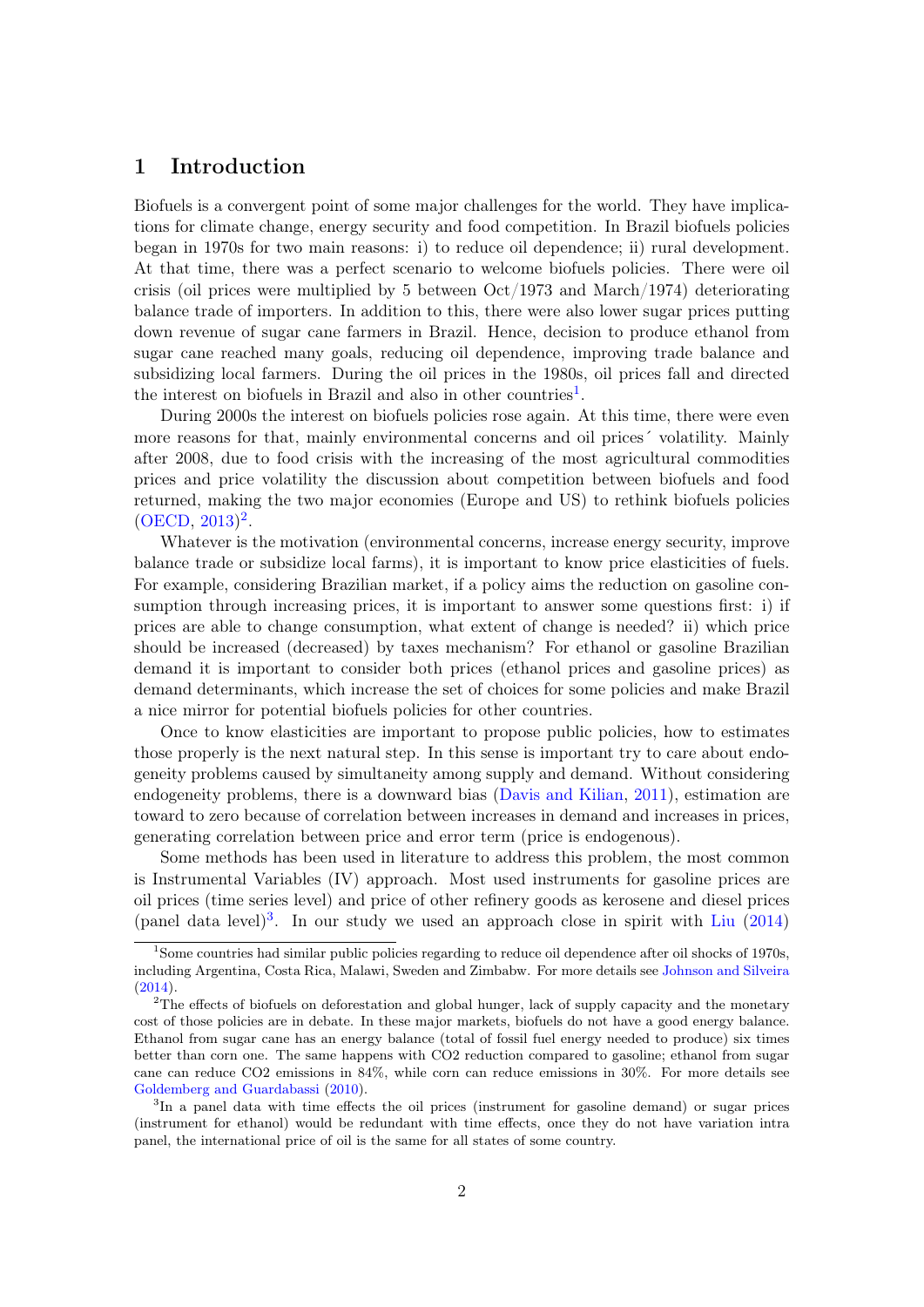constructing instruments with purchase prices of ethanol, gasoline and diesel excluding the prices of neighbors.

The goal of this paper is to investigate the gasoline and ethanol elasticites, focused on the changes led by the introduction of flex fuel cars in Brazil in 2003, on the marginal effects of ethanol and gasoline demands. In particular, the introduction of these cars increased the opportunity for consumers to arbitrage between these two fuels´ prices and, therefore, we expect to find evidence of greater demand substitution between these fuels. We hypothesize that the own and cross price elasticities of both ethanol and gasoline in Brazil increased in their magnitudes after flex cars and that these elasticities are higher than the world average, mainly because of the cited policy. We investigate these hypotheses using monthly data from 2001m7 to 2014m12. The inherent endogeneity problem is addressed with an Instrumental Variables (IV) approach in which we construct instruments with temporally and spatially lagged purchase prices of ethanol, gasoline and diesel from neighboring states and excluding the prices of nearest neighbors.

The paper makes several important contributions. By focusing on changes in price elasticities over time, we are able to consider the effect of an important change in the Brazilian market, the introduction of flex fuel cars. In addition, we improve the estimation of price elasticities using appropriate IVs to control for the simultaneity between prices and quantity that otherwise biases estimates towards zero. In comparing the IV results to OLS estimates and to previous estimates that did not control for this endogeneity, we find estimates that reveal larger price elasticities, that is, our own price ethanol demand elasticities are around -1.5 for and roughly 0.5 for the cross price elasticity. Likewise, gasoline demand elasticities are around -0.8 for the own price elasticity, 0.1 for the cross price elasticity. Both demands showed an income elasticity of around 0.8. Our findings indicate that the introduction of flex fuel cars changed the demand for light fuels in ways that have important implications for welfare and policy. When we used interacted time dummies to verify changes into demand shifts, the major shift change was found from period  $1 (2001 \text{m}1 - 2005 \text{m}\text{)}$  to period  $2 (2006 \text{m}1 - 2010 \text{m}\text{)}$ , while the parameters from period 2 to period 3 (2010m7 – 2014m12) had just small changes. The changes were in the expected direction, with increasing in substition. This increased substitution has positive implications for consumer welfare, given that consumers are now less susceptible to a price increase in any market. On the other hand, it has the potential to make both markets more volatile.

The rest of the paper is organized as follows. First, we review the previous literature on the demand for light fuels in Brazil and provide some highlights of the Brazilian light fuels market. We then describe the challenges of properly estimating ethanol and gasoline demands, with special attention for the endogeneity and instruments issues. Finally the paper concludes with a discussion of the results, and in the last section we present the final remarks.

# 2 Background

#### 2.1 Literature Review

Many studies worldwide with respect to demand for light fuels show gasoline as an inelastic good in the short and long run. Usually, long run elasticity tend to be larger because of a larger range of adjustment possibilities. These facts are in line with traditional mi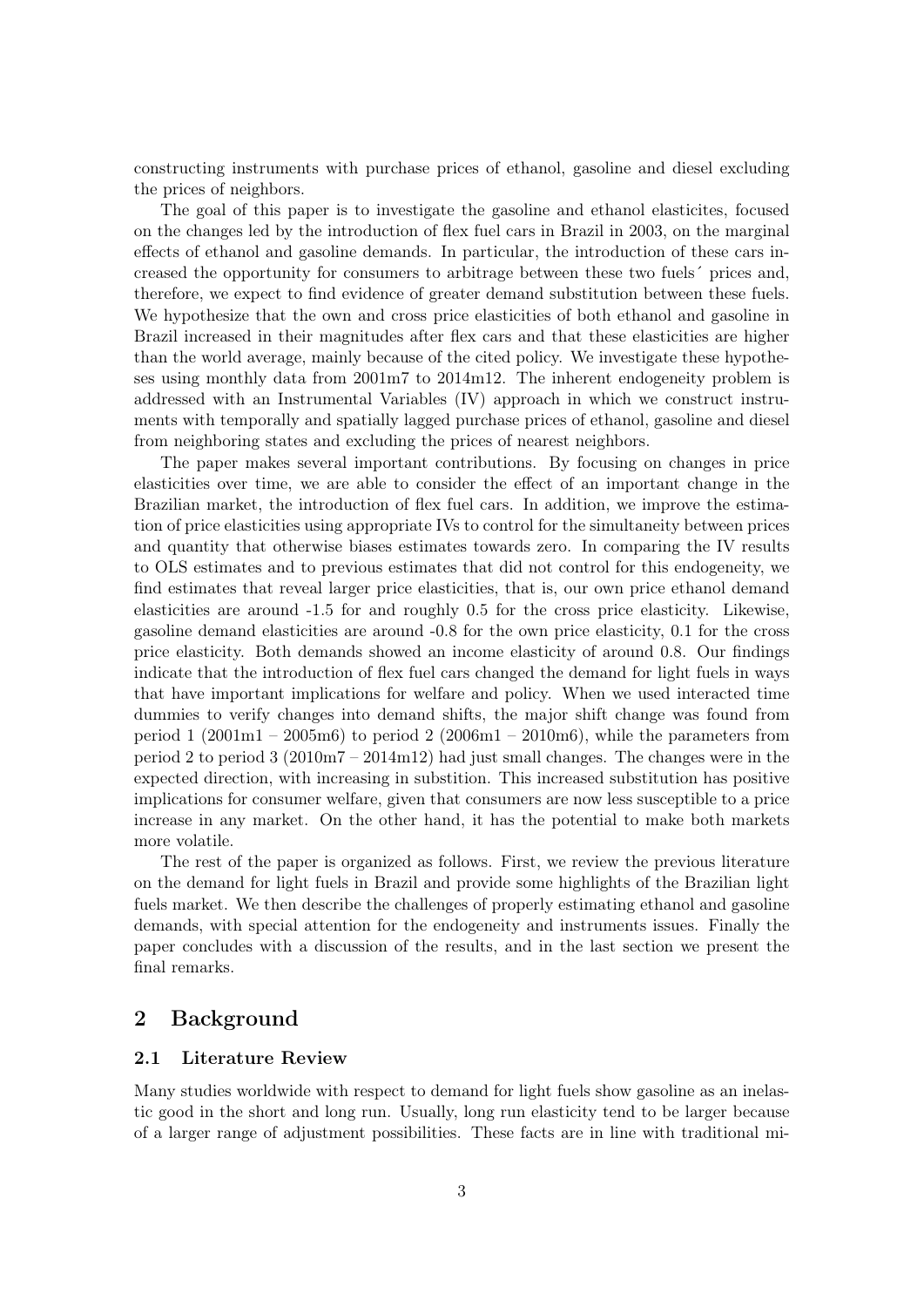croeconomics theory, once fuels have just a few alternatives in the short run, but these possibilities increase in the long run. For example, if gasoline price had an unexpected and permanent increase, the consumption of the next days probably would not change in a significant way, but with more time, consumers start to rethink their transportation strategies, generating larger changes in the demand.

Also from traditional microeconomics, demand for light fuels are modelled invariably using at least price and income as explanatory variables. Some studies, such as [Burn](#page-17-2)[quist and Bacchi](#page-17-2) [\(2002\)](#page-17-2) and [Cheung and Thomson](#page-17-3) [\(2004\)](#page-17-3), do not use other controls and estimates demand using just these two variables. Two important surveys about gasoline demand are [Dahl and Sterner](#page-17-4) [\(1991\)](#page-17-4) and [Espey](#page-17-5) [\(1998\)](#page-17-5), and they showed a large range of econometric techniques used to estimate demand for light fuels, such as: time series, panel data, cross sections, instrumental variables and others. According to these surveys, estimated price elasticities were between  $(-0.12; -0.44)$  in the short run and  $(-0.23; -1.05)$ in the long run, and income elasticities  $(0.14; 0.58)$  in the short run and  $(0.68; 1.31)$  in the long run. For a better view of other papers results we did a summary with the World average (surveys), one result for the US Market, one for Europe and the last results for the Brazilian Market.

It is possible to see in Table-1 that Brazilian Market usually shows larger elasticity than US and Europe. This fact is due to income levels and preferences, and now we also add flex fuel cars explanation for this elasticities differences. [Santos](#page-18-3) [\(2013\)](#page-18-3) (2012) estimated elasticites (price, cross-price and income) using a DOLS estimator for the long run and a GMM´s Arellano Bond. The effect of flex fuel on elasticities was small and/or insignificant (sample goes from Jul/2001 to Dec/2011 on quarterly basis). Freitas and Kaneko (2011) focused on effects of flex fuel cars on ethanol demand in Brazil, but carried out to estimate and explain the gasoline influence on ethanol demand, without taking inot account ex-ante and ex-post changes due to flex fuel cars.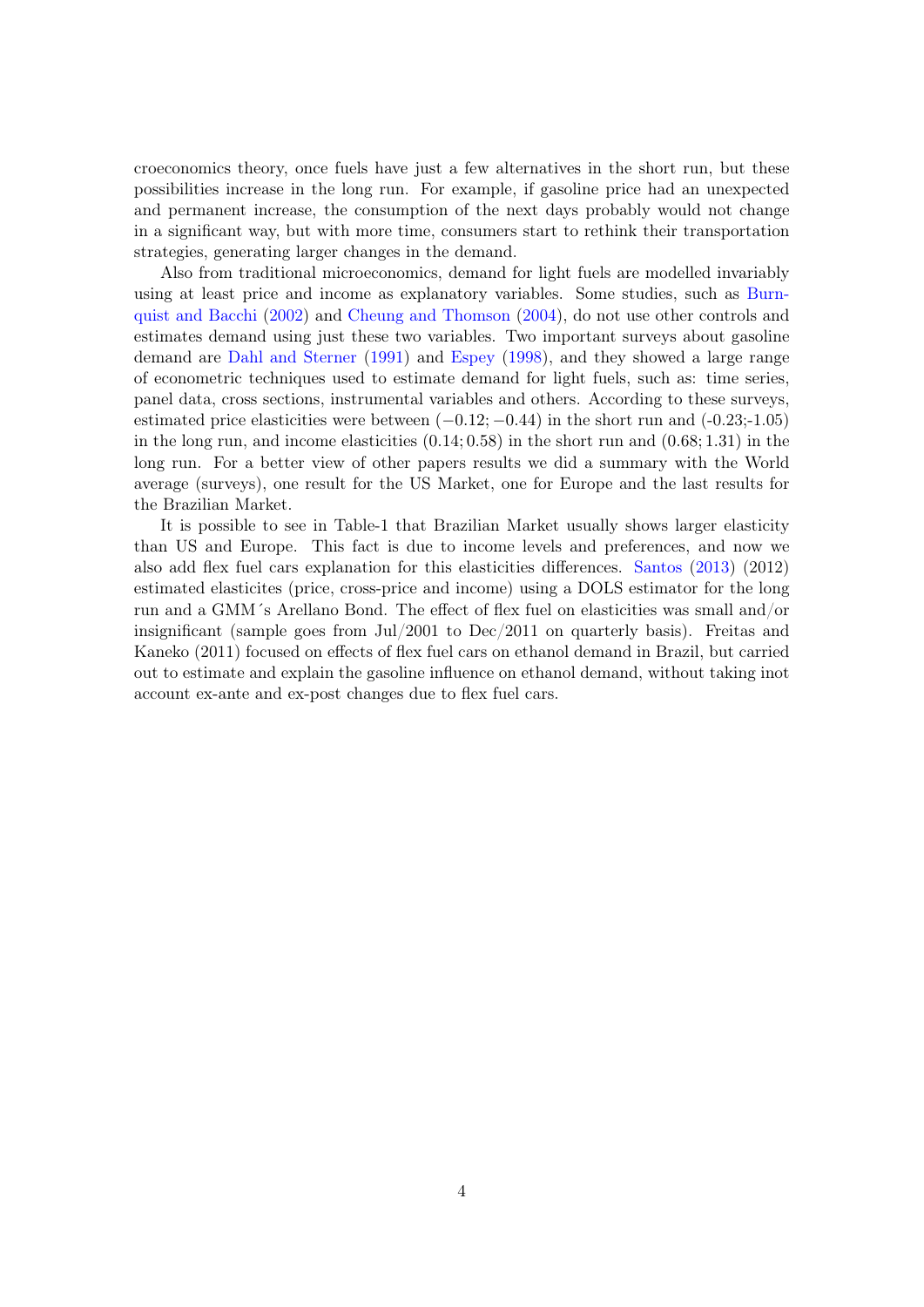| References <sup>a</sup>   | Local         | Time      | Y        | Short Run |           | Long Run  |        |
|---------------------------|---------------|-----------|----------|-----------|-----------|-----------|--------|
|                           |               |           |          | Price     | Income    | Price     | Income |
| Dahl and Sterner          | World         | 1929-1993 | Gasoline | $-0.24$   | 0.80      | $-0.45$   | 1.16   |
| (1991)b                   |               |           |          |           |           |           |        |
| Espey $(1998)^b$          | World         | 1929-1993 | Gasoline | $-0.23$   | 0.30      | $-0.43$   | 0.81   |
| Burnquist<br>and          | <b>Brazil</b> | 1973-1998 | Gasoline | $-0.23$   | 0.96      |           |        |
| Bacchi (2002)             |               |           |          |           |           |           |        |
| Alves and Bueno<br>(2003) | <b>Brazil</b> | 1974-1999 | Gasoline | $-0.47$   | 0.12      |           |        |
| Roppa (2005)              | <b>Brazil</b> | 1979-2000 | Gasoline | $-0.63$   | 0.16      |           |        |
| Nappo (2007)              | <b>Brazil</b> | 1994-2006 | Gasoline | $-0.19$   | 0.68      |           |        |
| Pock $(2007)^c$           | EU            | 1990-2004 | Gasoline | $(-0.02;$ | (0.03;    | $(-0.12;$ | (0.16; |
|                           |               |           |          | $-0.19$   | 0.23)     | $-0.84)$  | 0.52)  |
| Hughes<br>al.<br>et       | <b>USA</b>    | 1974-2006 | Gasoline |           |           | $(-0.30;$ | (0.47; |
| (2008)                    |               |           |          |           |           | $-0.43)$  | (0.54) |
| Serigati<br>et.al.        | <b>Brazil</b> | 2001-2009 | Ethanol  | $(-1.20)$ | $(-1.20)$ |           |        |
| $(2010)^{d}$              |               |           |          | and       | and       |           |        |
|                           |               |           |          | (2.20)    | 1.80)     |           |        |
| Farina et.<br>al.         | <b>Brazil</b> | 2001-2009 | Ethanol  | $-1.23$   |           |           |        |
| (2010)                    |               |           |          |           |           |           |        |
| Souza $(2010)^c$          | <b>Brazil</b> | 2001-2009 | Gasoline | $(-0.29;$ | (0.07;    |           |        |
|                           |               |           |          | $-0.37)$  | (0.32)    |           |        |
| Souza $(2010)^c$          | <b>Brazil</b> | 2001-2009 | Ethanol  | $(-1.26;$ | (0.20;    |           |        |
|                           |               |           |          | $-1.82)$  | (0.45)    |           |        |
| Freitas<br>and            | <b>Brazil</b> | 2003-2010 | Ethanol  | $-1.43$   |           | $-1.80$   |        |
| Kaneko $(2011)$           |               |           |          |           |           |           |        |
| Cardoso and Bit-          | <b>Brazil</b> | 2001-2011 | Ethanol  | $-1.42$   | 0.45      | $-3.30$   | 2.82   |
| tencourt $(2012)$         |               |           |          |           |           |           |        |
| Santos $(2012)$           | <b>Brazil</b> | 2001-2011 | Ethanol  | $-1.52$   |           | $-8.45$   |        |
| Santos $(2012)$           | <b>Brazil</b> | 2001-2011 | Gasoline | $-0.78$   |           | $-1.18$   |        |

Table 1: References about Demands for Light fuels

Source: Authors.

Notes: a) References are listed by year of publication; b) These papers are surveys, hence it was reported the mean of all studies; c) Some authors have many estimates, so it was reported the interval.

So far we are talking about previous results in the literature about fuel demand, but what is the motivation to study fuel demand and why in Brazil? The answers will undergo key words such as energy security, long run oil shortage, alternative fuels and environmental concerns.

It is well-known that oil is a finite resource, therefore, moving in a direction to be less dependent of it is a fundamental necessity, but the question is about the right timing to do that. The world proved reserves<sup>[4](#page-4-0)</sup> of oil passed from  $1041.4$  thousand million barrels

<span id="page-4-0"></span><sup>&</sup>lt;sup>4</sup>Proved reserves can be calculated in different ways, but the most common is to use those quantities of oil that can be extracted with actual economic and engineering conditions. Therefore, increases in prices and/or better technology increase oil proved reserves.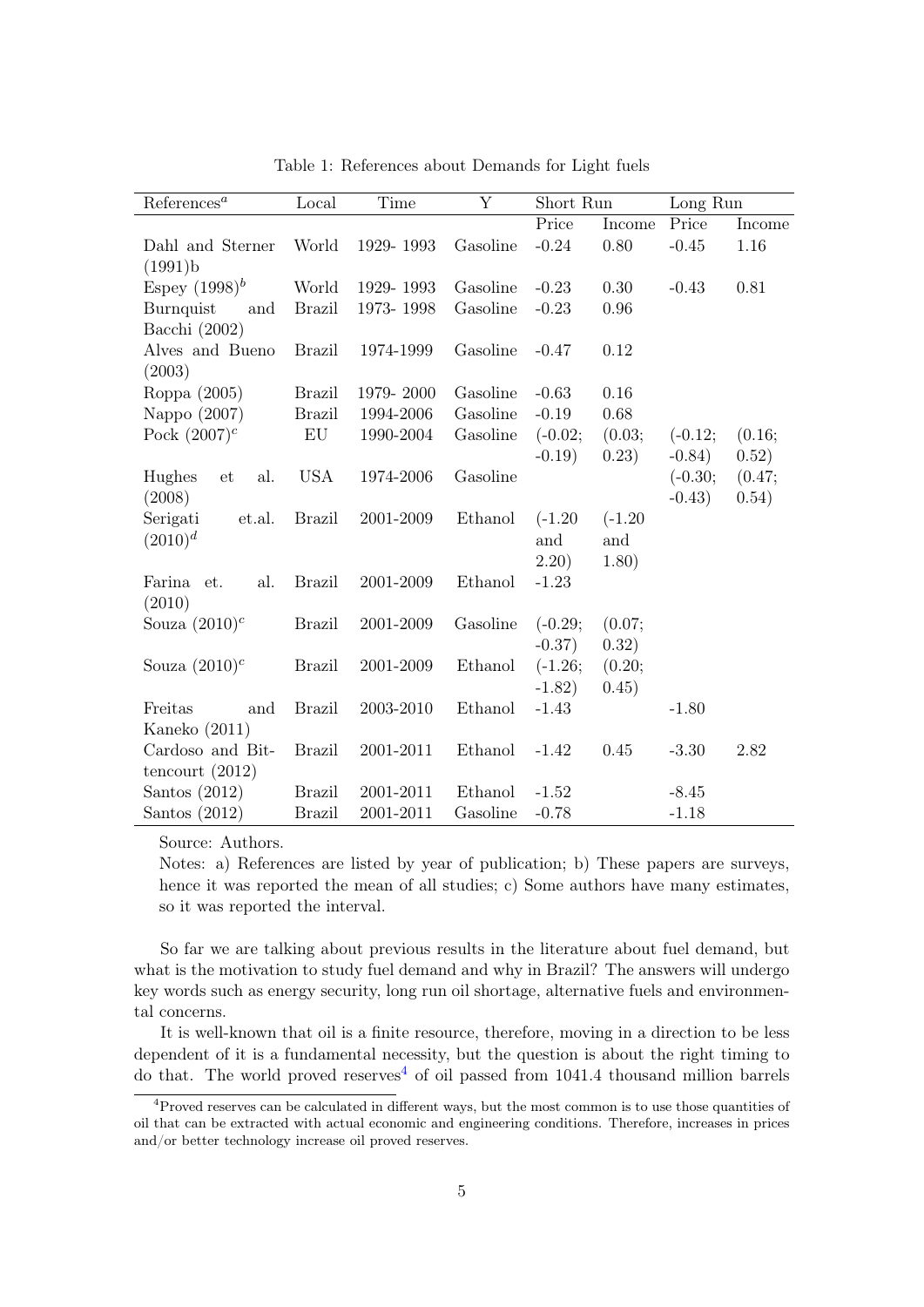(tmb) in 1993 to 1687.9 tmb in 2013 [\(BP,](#page-17-6) [2014\)](#page-17-6). Which represents reserves  $62\%$  bigger than 1993 and 27% bigger than 2003. Increase in proved reserves made the R/P (proved reserves/production) of World be stable in values larger than 40 years since 1980, in 2013 the value of  $R/P$  is 53.3 years. It means that if nothing changes (technology, prices, consumption and discoveries), oil would last 53 years. This increase of R/P means that incorporation of proved reserves happened faster than increase in consumption (consumption increased 52% in the last 30 years, while proved reserves increased 62%).

Even with these good news for energy security, environmental concerns has gained a more important role, becoming a catalyst for changes toward a low carbon economy. In this context, ethanol from sugar cane seems to be a good option in the medium run. Changes toward clean energy have been constrained by costs, roughly it is possible to say that there is a trade-off between clean and cheap energy, and ethanol from sugarcane is a significant improvement regarding environmental and an alternative close in costs comparing with other alternative energies.

Here is important to point out that, if biofuels are being considered supported using environmental arguments, different crops have distinct energy balances and sugar cane is a better option regarding costs, land intensity and fossil balance related to corn (US production) and also regarding sugarbeet (Europe production) [\(Goldemberg and Guardabassi,](#page-17-1) [2010\)](#page-17-1). Hence, we can say that ethanol from sugarcane are "cleaner" than other crops, and also it has a smaller impact on competition with food (once it is less land intensive).

|                                         |        |        | Sugarcane (Brazil) Corn (US) Sugarbeet (Europe) |
|-----------------------------------------|--------|--------|-------------------------------------------------|
| Energy Balance <sup>a</sup>             | 8.1-10 | 1.4    | 2.0                                             |
| Production Cost $(\epsilon/100$ liters) | 14.48  | 24.83  | 52.37                                           |
| CO <sub>2</sub> Reduction               | 84\%   | $30\%$ | 40\%                                            |
| Production(liters/hectare)              | 6,741  | 4.182  | 5,510                                           |

Table 2: Ethanol features by different crops.

Source: [Goldemberg and Guardabassi](#page-17-1) [\(2010\)](#page-17-1).

Notes: a) Energy output in a liter of ethanol over fossil fuel energy need to be produced. So, with one liter fossil fuel in Brazil it is possible to produce around seven times more ethanol than in US. This difference is due intensity in fertilizers of US production comparing with Brazilian one.

Whatever the motivation is (support local farms, environment, energy security), knowing elasticities of ethanol and gasoline demand are key assets. Policies aimed in increase local farmers´ demand for ethanol in Brazil and/or to reduce gasoline consumption should properly consider the role of both prices (ethanol and gasoline) on these demands. Income elasticities are also variables of interest to recognize the short terms shifts and to be used by private and public sectors. More than these two key variables, Brazil also brings the importance of cross elasticities to fuel demand estimations. Depending on our answers for elasticities, public policies could be better designed in a sense to figure if demands are price sensitive, which price is more sensitive, whether income increases will be followed by increases in fuel consumption, and in what extent.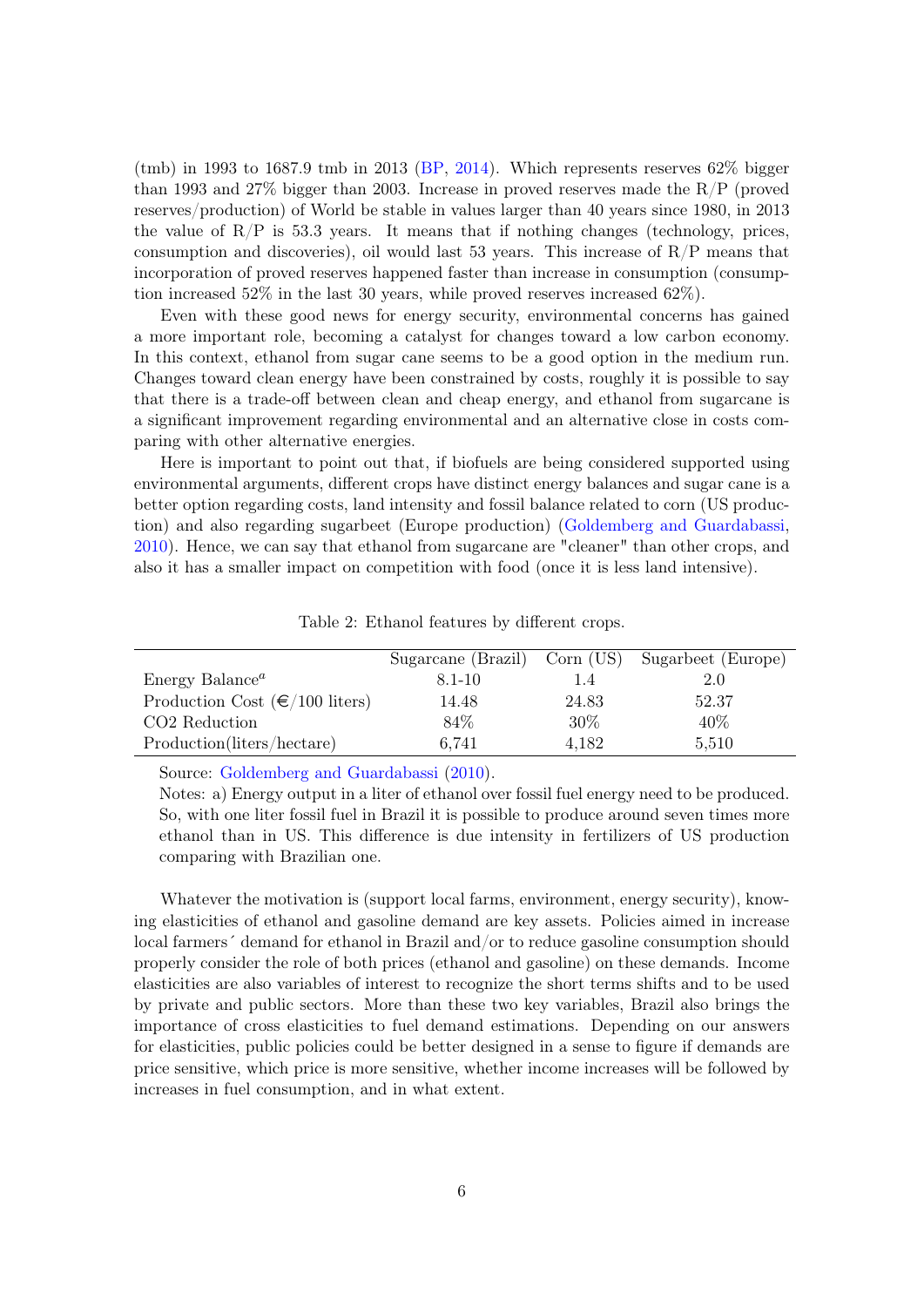#### 2.2 Light Fuels in Brazil

Brazil is a special country regarding light fuels market. Because Brazilian fleet is composed by around 52% of cars that are able to use ethanol or gasoline, or a blend of two fuels (flex fuel cars), there is a need to include the alternative fuel price regarding both demands (ethanol and gasoline). Hence, not just the own price and income elasticities are important for Brazilian light fuel demand, but also the cross price elasticities. Studying changes and differences between Brazil and the rest of world could help to understand the impact of future and current biofuels policies.

Biofuels policies in Brazil started motivated by: i) reduction on oil dependence; ii) supporting local farmers with the increase of ethanol demand. Reduction of oil dependence was associated with a balance trade problem, with increases in oil prices (1970s), oil importers had their value of imports increased. During 1980s, with the fall of oil prices, interest on biofuel policies decreased in Brazil and around the world. At present, with Brazilian oil discoveries and agricultural commodities being exported, the arguments of energy security and balance trade were weakened, being local farmers support and the green fuel motivation stronger arguments nowadays.

These policies resulted in one of the most cleaner energy matrices in the world, with more than 46% of primary energy production coming from renewable sources in 2013 [\(EPE,](#page-17-7) [2014\)](#page-17-7), from which 19% of total primary energy coming from sugar cane products. The statement that ethanol is an economically feasible alternative for oil in Brazil should be better explained. Ethanol is competitive with gasoline in Brazil though a whole institutional arrangement which is mainly composed by:

- Government Mandates If nothing of hydrated ethanol is bought by flex fuel consumers, if they bought just gasoline, there is still 27% of anhydrous ethanol mixed in gasoline, which guarantees scale to producers;
- Car subsidies Taxes on Industrialized Products  $(IPI)^5$  $(IPI)^5$  are different between flex fuel cars and gasoline cars. The only situation when there are the same level of taxes for flex fuel and gasoline cars are for cars until 1000cc. For cars with larger engines (more than 1000cc) IPI tax is higher for pure gasoline cars than for flex fuel cars. It clearly increases potential demand for ethanol;
- Subsidies directly on fuels There is a higher tax burden on gasoline than hydrated ethanol in Brazil [\(Jales and Costa,](#page-18-4) [2014\)](#page-18-4). For state of São Paulo, for example, taxes were roughly 21% of final price for ethanol and 42% for gasoline.

Other interesting point is that ethanol is not homogeneously competitive across Brazilian states. One illustration can be done comparing purchase prices, the difference between the average purchase prices in the most expensive and in the cheapest state, which achieved 56% at ethanol market and just 13% at gasoline market. It illustrates a larger price dispersion in the ethanol regional markets. In some extent, these differences across states are due to logistic bottlenecks. In region North, for example, just a few states have ethanol prices competitive against gasoline ones. We constructed a map with the percentage of periods that gasoline is more competitive than ethanol<sup>[6](#page-6-1)</sup> (Map  $(a)$  - Figure 1). The Map

<span id="page-6-1"></span><span id="page-6-0"></span><sup>5</sup>Acronym for "Imposto sobre Produtos Industrializados (IPI)" in Portuguese.

 ${}^6$ Ethanol has a lower energy content than gasoline, so to compare both prices we should multiply gasoline price by a constant of 0.7. Hence, if  $Ethanolprice/Gasoline price > 0.7$ , it means that gasoline is more competitive. Otherwise, ethanol is more competitive.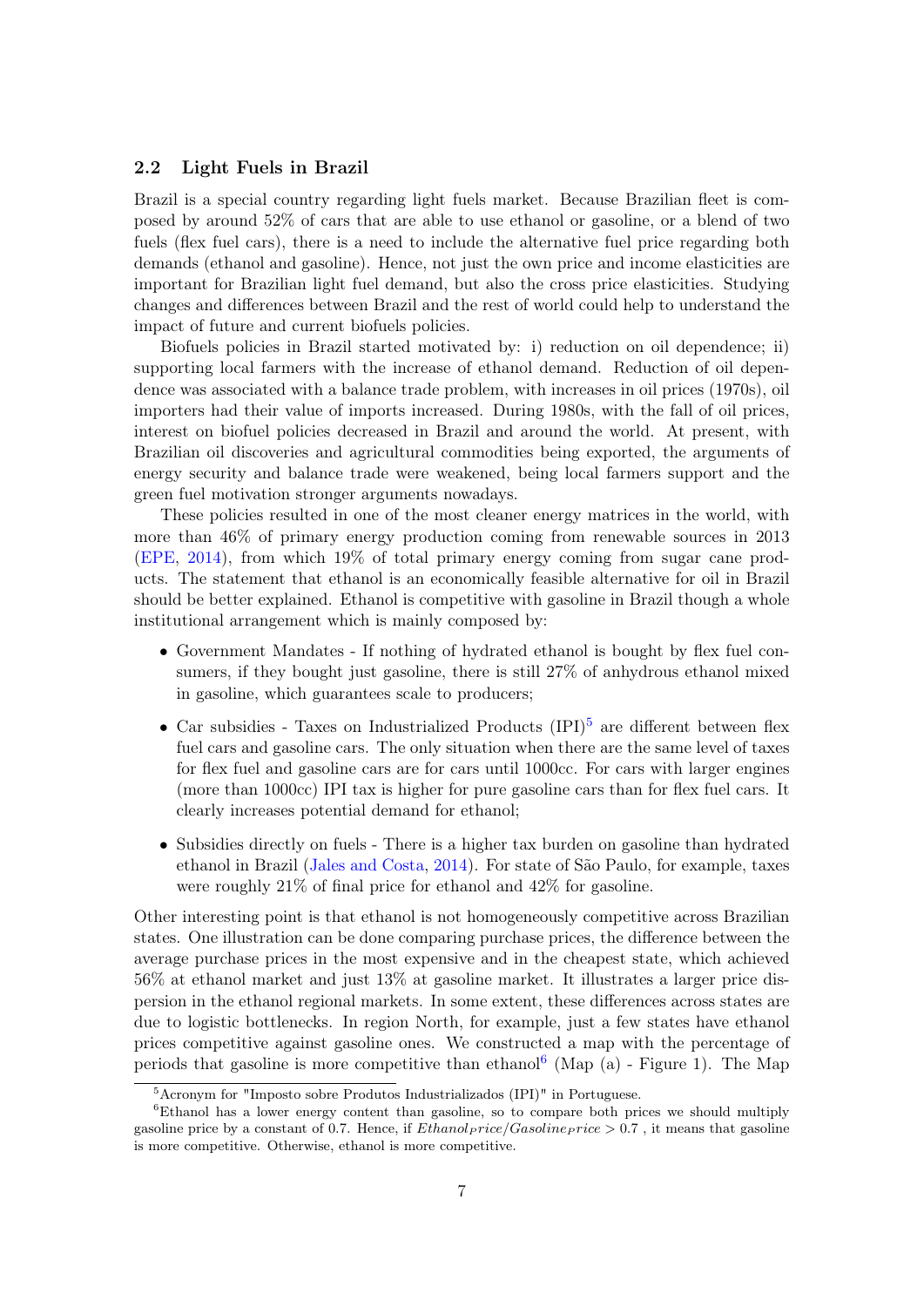(b) (Figure-1) shows where are located ethanol production, the darker regions are the largest producers, the five states in the middle of the figure are the largest producers, which together represent 86% of total production<sup>[7](#page-7-0)</sup>.



is more competitive. (b) Location of Ethanol Production.

Figure 1: Spatial production and competitiveness of ethanol.

Consumption ratio between ethanol and gasoline  $(C_r)$  is defined here by the share of ethanol of each state in the Brazilian market  $(E_s)$ , divided by gasoline participation  $(G_s)$ . If  $(C_r) = 1$ , it means that the state's consumption of gasoline and ethanol has the same pattern of consumption as the whole country. In the North (far from the largest consumer markets) the share  $(C_r)$  is 0.23, and hydrated ethanol consumption of those states are around 1.41% of total, while gasoline consumption is around 6.11% of total. Meanwhile, state of São Paulo<sup>[8](#page-7-1)</sup>, the major producer and consumer has the share around 2.23, consuming 60% of ethanol and 27% of gasoline. These data show that even the government in Brazil sells the idea that ethanol could be an international commodity, with the actual oil prices, but it is competitive just in a few Brazilian states (close to producers), not in all of them.

### 3 How to estimate these demands?

Once clarified why to study Brazilian fuels market demand, in the next step we explain how to estimate these demands.

<span id="page-7-0"></span><sup>7</sup>All shares calculated for 2011 using National Agency for Petroleum, Natural Gas and Biofuels (ANP) available at [ANP](#page-17-8) [\(2015\)](#page-17-8)

<span id="page-7-1"></span><sup>&</sup>lt;sup>8</sup>The state of São Paulo is the most populous in Brazil (22% of total), richest in absolute terms(32.6% of Brazilian GDP) and the second in per capita income.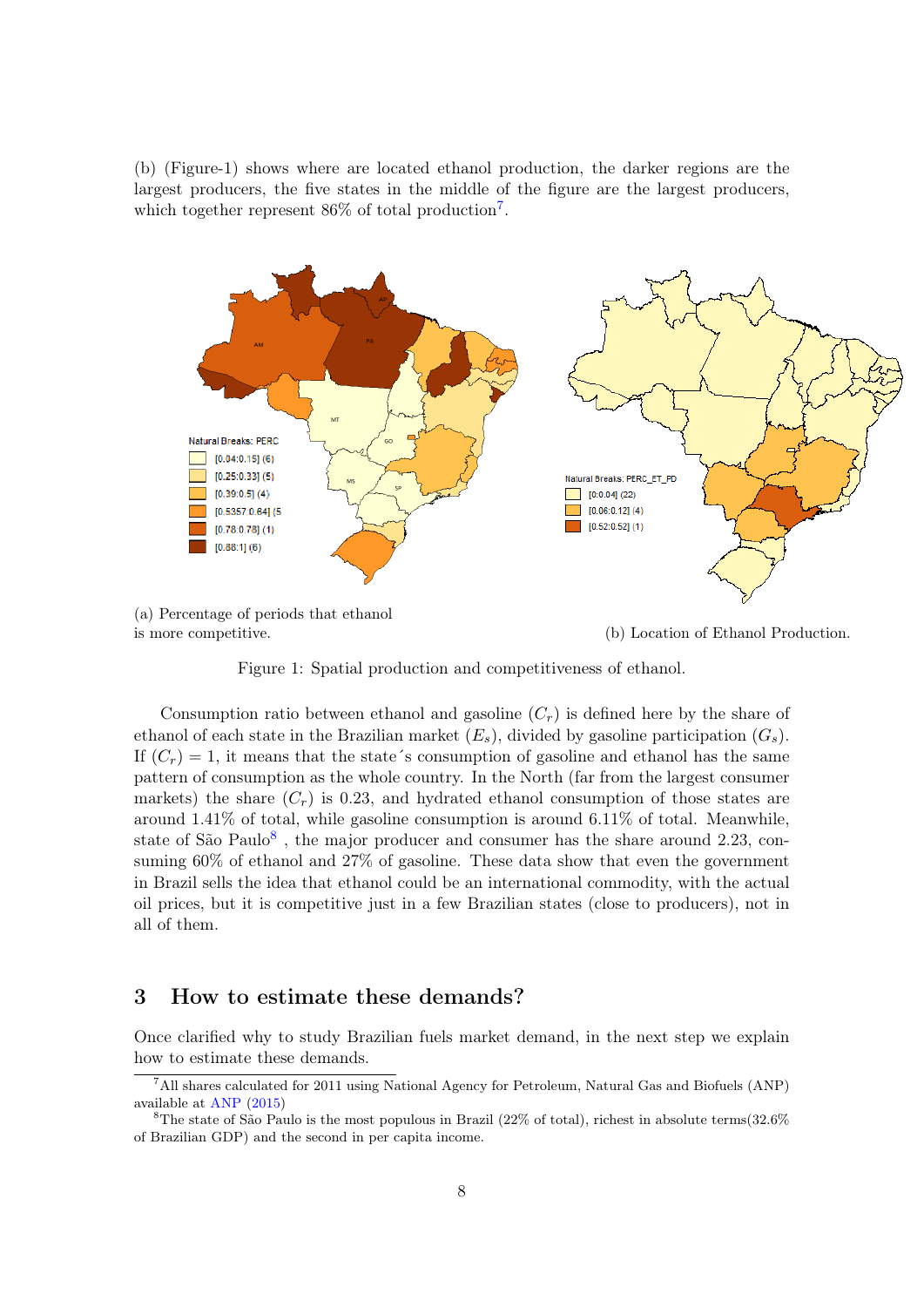#### 3.1 Literature Instruments

In order to achieve equilibrium is natural a back and forth between supply and demand curves. Regarding a agricultural commodity for example, some increase in demand generates higher prices, higher prices increase supply, higher supply decreases prices, keeping other variables constant. Because price and quantity are equilibrium points of both curves and they are moving across time it could be a source of endogeneity, do not allowing correct estimation of demand and supply curves. There is a possibility to say that fuel price is exogenous if there is aninfinity elastic supply curve, not price sensible. Apparently it is not true for large countries. [Anderson](#page-17-9) [\(2012\)](#page-17-9), for example, argues that the pricing strategies at gas station level is not a function of short-term shift demand, so US retailers follow follow the same strategy, arguing that gasoline price is constructed just as function of oil prices without feedback process.

The most usual is to treat price as an endogenous variable as did by [Liu](#page-18-1) [\(2014\)](#page-18-1) and [Hughes et al.](#page-18-5) [\(2008\)](#page-18-5). The major bias source would be the positive correlation between demand and prices, biasing error and creating a toward zero bias. In a simple equation, endogeneity could be visualized as:

$$
y = \beta_0 + \beta_1 x_1 + \beta_2 x_2 + \dots + \beta_k x_k + \mu,
$$
  
\n
$$
E(\mu) = 0, \quad Cov(x_j, \mu) = 0, \quad j = 1, 2, \dots, k - 1.
$$
\n(1)

Note that the exogenous variables  $(Cov(x_i, \mu) = 0)$  go until  $x_{k-1}$  because  $x_k$  is our endogenous estimator. Be endogenous in an econometric sense means to be correlated with error term and not be generated out of the model. This feedback between model and variable makes impossible to properly verify the marginal effects, in other words  $Cov(x_k, \mu) \neq 0$  is not a problem just for  $\beta_k$ , but for all  $\beta_j$ . We cannot consistently estimate Equation (1) using OLS.

In some estimations of gasoline demand is possible to find results inconsistent theoretically, as positive price elasticities or total price demands inelastic [\(Noll,](#page-18-6) [2013\)](#page-18-6). The major reason for that is that demand increases are followed by price increases, creating a contemporaneous positive correlation between prices and demand, biasing estimators. In order to solve that, IV approach indicates that we need at least one valid instrument  $(z_1)$  for each endogenous variable [\(Wooldridge,](#page-18-7) [2010,](#page-18-7) p. 89). Valid instruments have to assure two features: i) an exogenous instrument  $(Cov(z_1, \mu)) = 0$ ; ii) a different from zero correlation between  $z_1$  and  $x_k$ . Frequently, the practical concern is a tradeoff between relevance and exogeneity of instruments. The relevance of instrument is usually interpreted as different from zero partially correlation between instrument and the endogenous variable, once the coefficient of  $z_1$  in  $x_k$  equation,  $\theta_1$ , need to be different from zero:

$$
x_k = \delta_0 + \delta_1 x_1 + \delta_2 x_2 + \dots + \delta_{K-1} x_{K-1} + \theta_1 z_1 + r_K \tag{2}
$$

The Equation (2) is considered as the first stage of an IV approach and its estimation should have  $E(r_k) = 0$  and  $r_k$  uncorrelated with its explanatory variables. Regarding our instruments, for instance, it is easy to find significant coefficients, so we have strong instruments. The major problem is to find really exogenous instruments.

According to the literature, it is important to have in mind if database is a time series or a panel data. This feature makes a large difference for the instrument choice. Are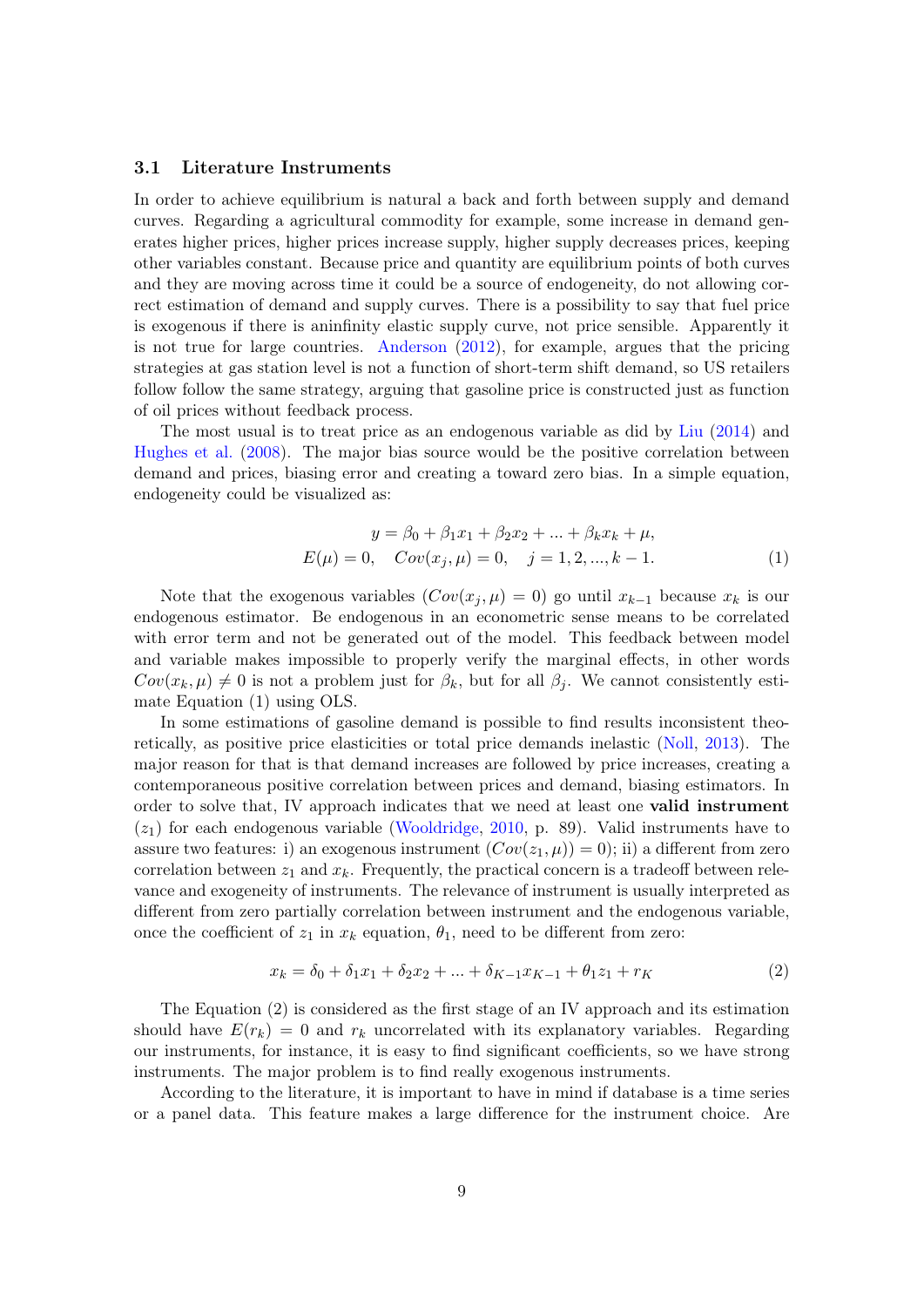international sugar prices good instruments for ethanol prices<sup>[9](#page-9-0)</sup>? Depending on the type of database, for time series, the answer would be yes, but for panel data with time-effects, the answer would be negative. In a panel data with time effects, there is no reason to include a instrument with no variation intra-panel, this instrument will be cancelled, redundant, with time-effects. The same explanation is used to justify why international oil prices are not good instruments for gasoline prices at state level panel data.

[Ramsey et al.](#page-18-8) [\(1975\)](#page-18-8) and [Dahl](#page-17-10) [\(1979\)](#page-17-10) used other refinery goods as kerosene or diesel to instrument the gasoline price, but it is likely correlated being used as price demand instrument[\(Noll,](#page-18-6) [2013\)](#page-18-6).

Following the literature in the attempts to find good instruments, [Liu](#page-18-1) [\(2014\)](#page-18-1) argues that the prices of other states can be used as instruments. They are correlated by supply side, being a good instrument for prices in each state, so the author used average price of non adjacent states. This approach is close in spirit to the use of some lagged spatial variable, but in spatial econometrics is more common to use information of closer states but the more distant ones.

#### 3.2 Our Instruments

The hard task to find a good instrument for prices, a common attempt would be to get some instrument candidates from the supply side. This is the motivation to use oil prices as instrument for gasoline demand and sugar prices for ethanol demand (in a time series approach). Oil prices are one of most important costs for gasoline and the sugar price is an important component in the opportunity cost to produce ethanol.

Here we used purchase prices of diesel, gasoline and ethanol to construct our instruments. Therefore, our instruments are an average prices where just the prices of non-adjacent states are computed. We depart from a matrix of Ones (27 x 27) and reduced a Queen-1 matrix  $(27 \times 27)$  from that. After that we row standard the results to get our NN-1 matrix. Then, NN-1 pre multiply prices matrix  $(27 \times 162)$  to construct our instruments. This procedure is repeated also for Queen-2 contingency matrix (just to check if results are sensible to matrix choice).

Regarding positive contemporaneous correlation between demand and prices, we also used lagged prices trying to achieve more exogenous instruments. The justification here is that the farther temporally is the variable, the lower is the probability that this variable is correlated with error term in the mainly equation (second stage).

Because gasoline in Brazil is a blend  $(27\%$  anhydrous ethanol  $+73\%$  gasoline) there is also the possibility of hydrated ethanol prices being endogenous in gasoline demand: increases in gasoline demand increases demand for anhydrous ethanol, which increases prices of anhydrous and hydrated ethanol. We believe that neglecting this problem leads to toward zero bias in ethanol prices in the gasoline demand, presenting insignificance in ethanol price estimated parameters. Hence, we also tested endogeneity of ethanol prices on gasoline demand.

<span id="page-9-0"></span><sup>&</sup>lt;sup>9</sup>In Brazil the mainly crop used to ethanol production is sugarcane and there is a little arbitrage choice regarding the firms production, some firms can change the production between sugar and ethanol. So, the sugar price is relevant for the ethanol supply.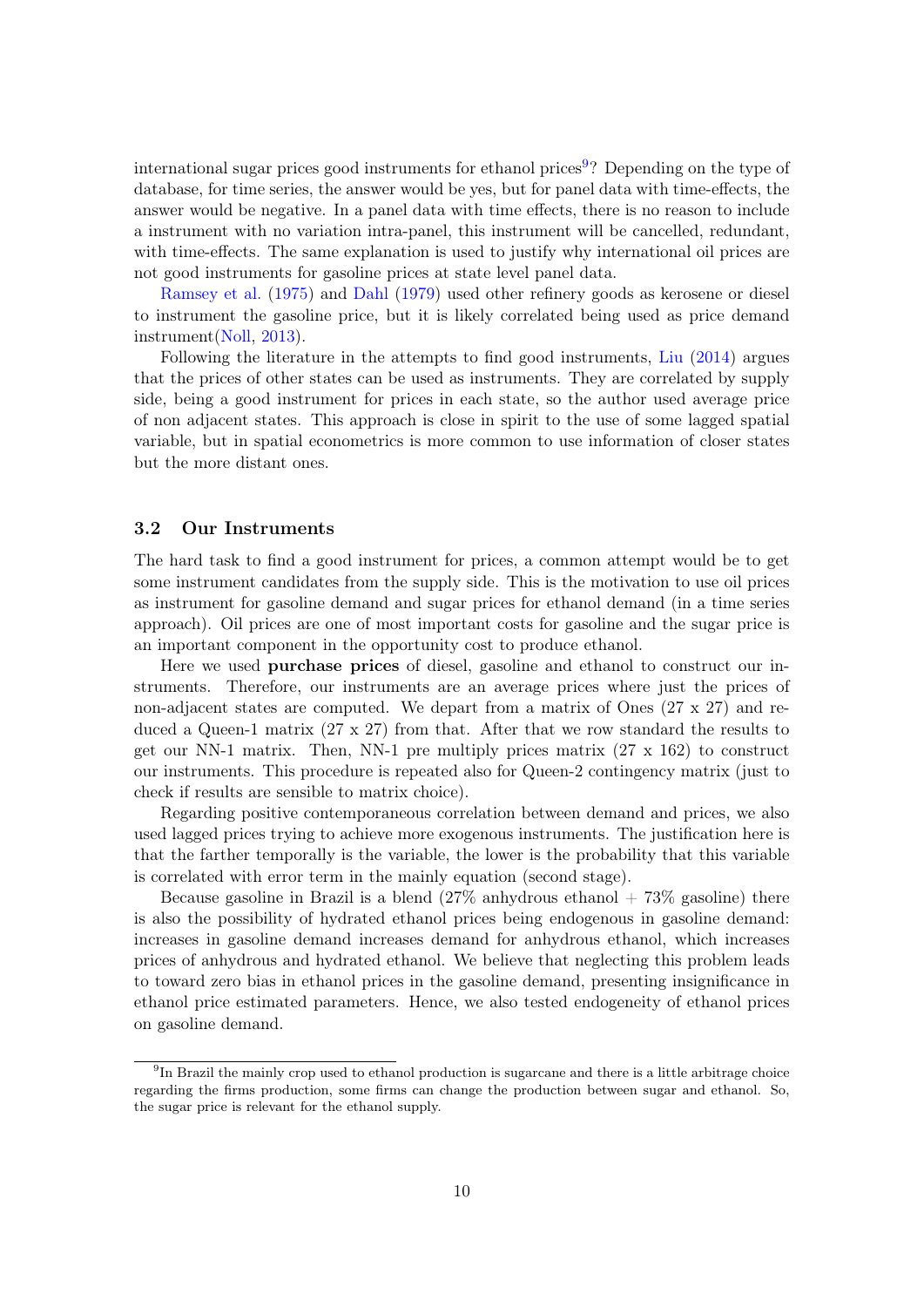#### 3.3 Model and Summary Statistics

Around the world is common to include population as a control for fuel demand. But is not a good option to capture the real fleet effects in Brazil. Because it is a middle income country, the fleet has changing in relation with population. In 2000 there were 8.4 people/vehicle, eleven years later this ratio was around 4 people/vehicle. Just to compare, US has a ratio around 1.25 people/vehicle, losing just for Monaco and San Marino<sup>[10](#page-10-0)</sup>. We used the Denatran database to construct our fleet variable.

The other variables used to estimate fuel demand are the prices (own prices and substitute prices) and income proxies. Then, the basic model is:

First Stage :

$$
P_{1it} = \delta_0 + exogenous + instruments + v_{it} \tag{3}
$$

Second Stage :

$$
Q_{it}^{j} = \beta_1^{j} \hat{P}_{1it} + \beta_2^{j} P_{2it} + \beta_3^{j} Inc_{it} + \beta_4^{j} Fleet_{it}^{j} + \beta_5^{j} Fleet(ratio)_{it} * P_{1it}
$$
  
+
$$
\beta_6^{j} Fleet(ratio)_{it} * P_{2itj} + regional\ effects + time\ effects + \varepsilon_{it}
$$

$$
j = gasoline, ethanol;
$$
  $i = 1, 2, ..., N;$   $t = 1, 2, ..., T.$  (4)

The equation above is used to estimate both demands. The database is a panel data  $(NT)$  where N varies from 1 to 27 (number of sates in Brazil) and t varies from 1 to 162 (being 1 related to July/2001 and 162 to Dec/2014), so we have a panel with 4374 observations (N.T).

The quantities in the data set  $(Q_{it}^j)$  are the hydrated ethanol and gasoline-c sold at gas stations in barrel of oil equivalent quantities. Gasoline prices and ethanol prices are the monthly weighted averages of consumer prices provided by National Agency for Petroleum, Natural Gas and Biofues (ANP). The income proxy used here was a state-level tax  $(ICMS<sup>11</sup>)$  $(ICMS<sup>11</sup>)$  $(ICMS<sup>11</sup>)$ . We are using ICMS instead of electrical consumption proxy for two rea-sons: i) do not input a fix effect<sup>[12](#page-10-2)</sup>. ii) IMCS is a better proxy than energy consumption mainly because of technological changes towards energy-savings and environmental concerns which likely decrease the correlation between them (GDP and energy consumption).

We also have purchase prices of ethanol, gasoline and diesel, and these prices are weighted by the sales of each gas station and are provided by National Agency for Petroleum, Natural Gas and Biofues (ANP). We will use these prices as instruments for gasoline and ethanol price. Trying to have more exogenous instruments we will use similar strategy as [Liu](#page-18-1) [\(2014\)](#page-18-1), using just the prices of non-neighbors as instrument. So, "NN1" is reference to price of non-neighbors, NN1 being non-neighbors of first order. The NN2 matrix, of second order are also used just for consistency tests.

<span id="page-10-0"></span><sup>&</sup>lt;sup>10</sup>The data of US, Monaco and San Marino is available at World Bank Database. For Brazil see the National Motor Vehicle and Traffic Department Database (Denatran).

<span id="page-10-2"></span><span id="page-10-1"></span><sup>&</sup>lt;sup>11</sup>Abbreviation in Portuguese for *Imposto sobre Circulação de Mercadorias e Serviços*.

<sup>&</sup>lt;sup>12</sup>Energy consumption on monthly basis is available just at region-level (dividing Brazil into 5 regions and not into 27 states) which input a fix effect by region when we tried to construct the variable by state.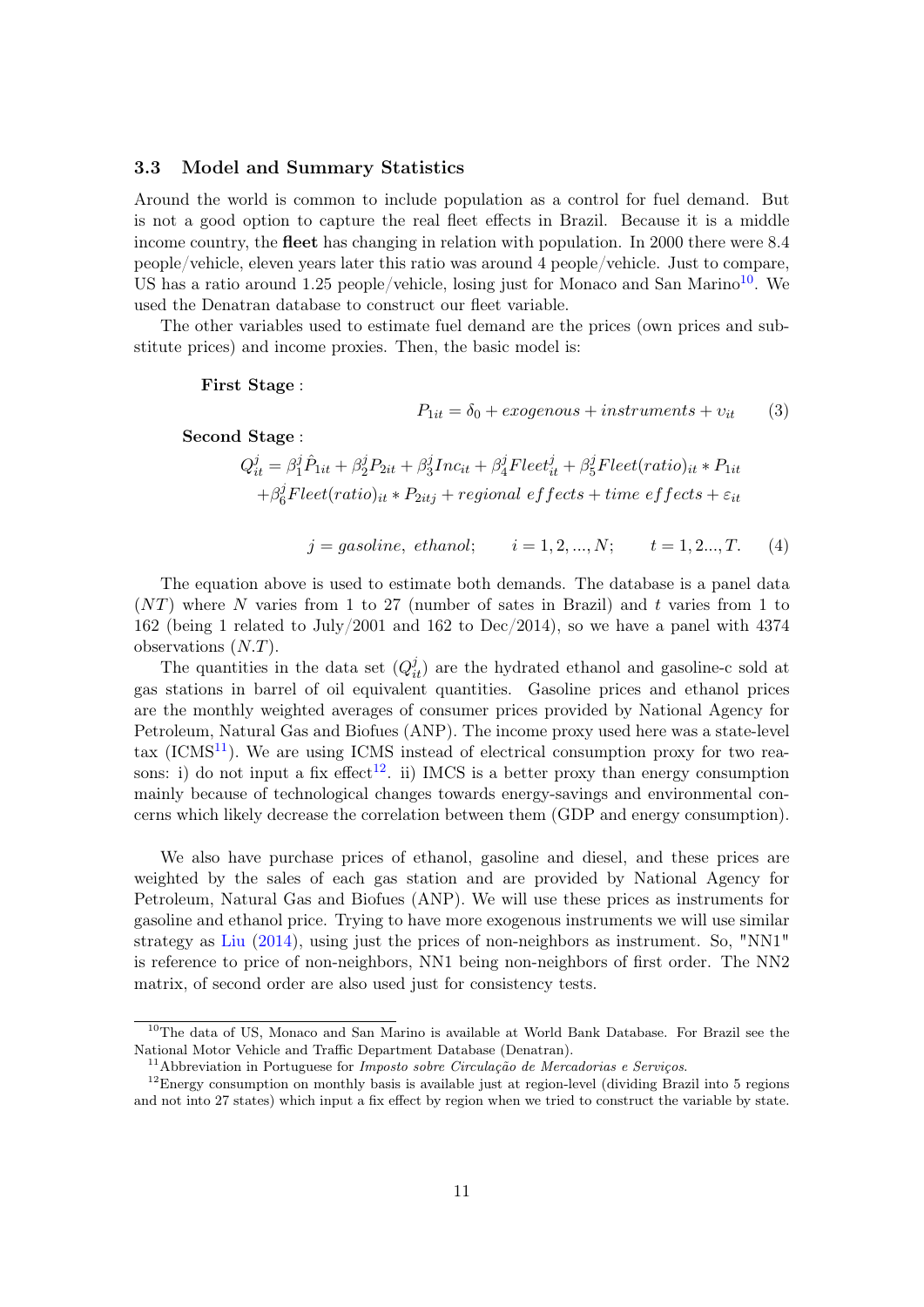Variable Obs Mean Std. Dev. Units Ethanol Prices  $(P_{eth})$  4374 1.841 .426 R\$ Gasoline Prices  $(P_{gas})$  4374 2.525 .381 R\$ Diesel Prices  $(P_{die})$  4374 1.894 .44 R\$ id 4374 14 7.79 States time (months) 4374 578.5 46.77 July/2001 to December/2014 Amount Ethanol (bep) 4374 103794.8 332049.6 barrel of oil equivalent Amount Gasoline (bep) 4374 468475.5 707858.9 barrel of oil equivalent Income  $(Inc)$  4291 688526.2 1304074 R\$ Fleet (Fleet) 4374 2.67e+07 5680398 number of cars Inflation Index (IPCA)  $4374$  1.468 .225 Index (July-2001 = 1) Gasoline Prices  $(N1)(P_{gas} N1)$  4266 2.162 .322 R\$ Ethanol Prices  $(N1)(P_{eth}N1)$  4104 1.539 .372 R\$ Diesel Prices  $(N1)(P_{die}N1)$  4266 1.552 .386 R\$

Table 3: Summary statistics

Source: Authors.

## 4 Results

#### 4.1 Preliminary Results

Regarding endogeneity issues we should to do two basic questions:

- i Is there an endogeneity problem?
- ii Is there a valid instrument?

The first question we tried to answer using the Durbin-Wu-Hausman approach (testing the consistency through differences between OLS and 2SLS estimators) and using control function approach (including residuals of first stage regressions into second stage). Using both approaches, own prices are endogenous in ethanol and gasoline demands, as expected. We also have an intuition that ethanol price is endogenous in the gasoline demand, so shocks on demand for gasoline could be transmitted to ethanol prices by anhydrous ethanol channel. This channel causes negative contemporaneous correlations between ethanol prices and gasoline demand, when we should expected positive correlations. Hence, we also test the endogeneity of ethanol prices on gasoline demand. Another way to achieve the same result is using the residuals of the first stage in the main regression. If the coefficient of the estimated residuals is different from zero, we also have endogeneity problems [\(Wooldridge,](#page-18-7) [2010,](#page-18-7) p. 130).Using both approaches, ethanol price showed to be endogenous in both demands, and gasoline price is endogenous in its own demand.

After confirmed the endogeneity problem in both demands, we estimated these using instruments for prices, but what we should expected from the results? First of all, we would expect negative own prices elasticities, since we are estimating a demand curve and not a supply one. Regarding all other key parameters (alternative fuel price, income and fleet) we expected positive elasticities for gasoline demand, for example more income, fleet or alternative fuel price, more demand for gasoline, ceteris paribus. More than these basic expectations, we also expected more elastic prices and cross price parameters for ethanol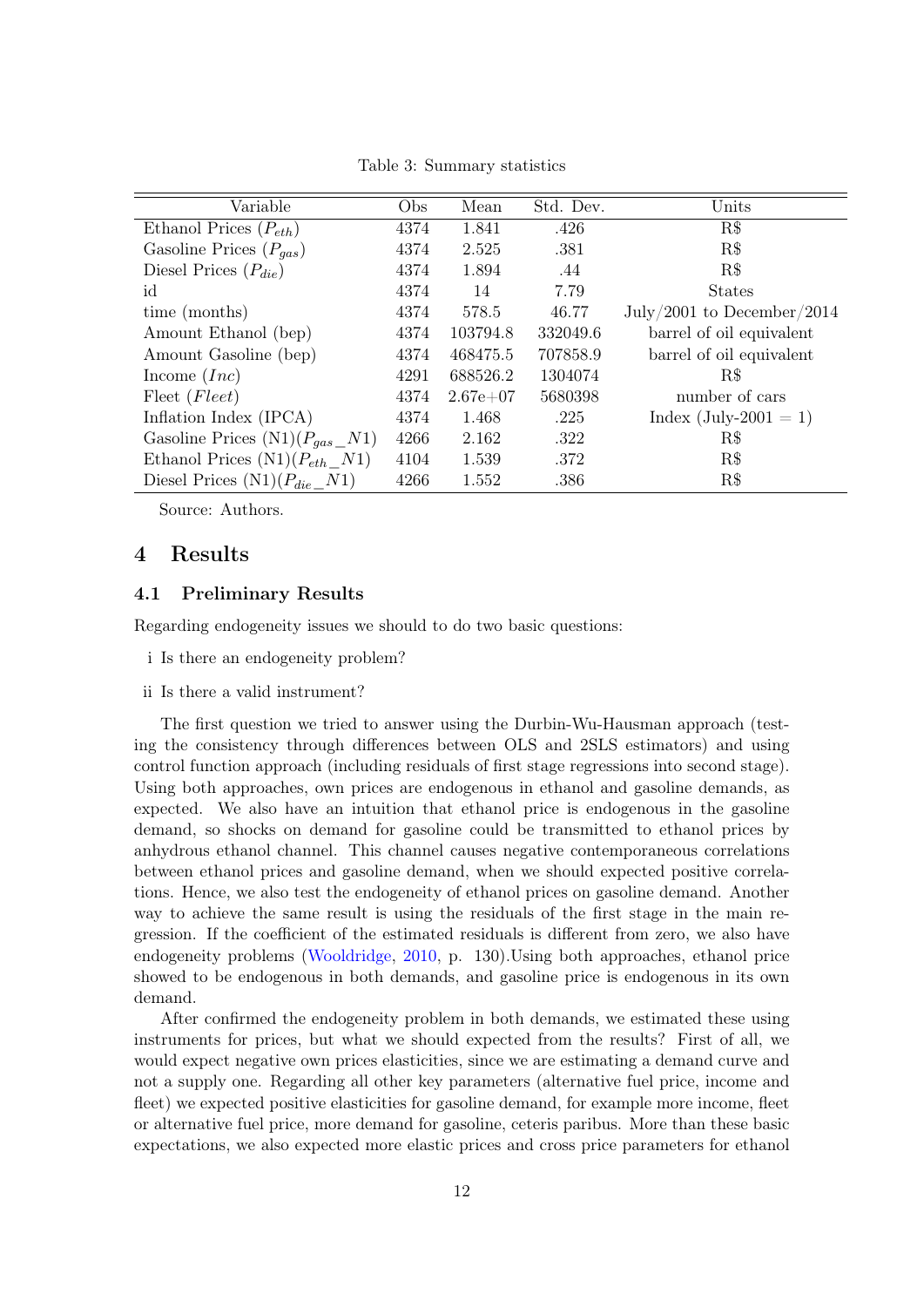demand than for gasoline demand, because ethanol demand is basic flex fuel fleet (higher arbitrage degree) $13$ .

|                    | Gasoline Purchase Prices | Ethanol Purchase Prices | Diesel Purchase Prices |
|--------------------|--------------------------|-------------------------|------------------------|
|                    | lnqeta                   | lnqeta                  | lnqeta                 |
| <b>lnFleet</b>     | $0.546***$               | $0.728***$              | $0.469***$             |
|                    | (4.85)                   | (5.87)                  | (4.39)                 |
| $\ln\_{\text{Pg}}$ | $0.463***$               | $0.510***$              | $0.549***$             |
|                    | (3.58)                   | (4.03)                  | (4.15)                 |
| ln Income          | $0.810***$               | $0.746***$              | $0.870***$             |
|                    | (45.37)                  | (39.28)                 | (51.75)                |
| Pe hat il          | $-1.494***$              |                         |                        |
|                    | $(-16.35)$               |                         |                        |
| Pe hat i2          |                          | $-1.645***$             |                        |
|                    |                          | $(-17.73)$              |                        |
| Pe hat i3          |                          |                         | $-1.542***$            |
|                    |                          |                         | $(-16.85)$             |
| cons               | $-9.232***$              | $-11.55***$             | $-8.691***$            |
|                    | $(-4.93)$                | $(-5.59)$               | $(-4.86)$              |
| $\cal N$           | 4156                     | 4003                    | 4156                   |

Table 4: Ethanol Demand

t statistics in parentheses

Source: Authors. On top of each column is indicated witch instrument was used.

First stage is not reported here, but instruments showed be highly significant parameters.

\*  $p < 0.05$ , \*\*  $p < 0.01$ , \*\*\*  $p < 0.001$ 

Table 4 shows ethanol as an elastic good, which is a different feature from fuel market abroad. Basically all results, including some surveys, found fuel market as a price inelastic good  $(E_p < 1)$  (considering gasoline market). ). But it seems that ethanol market, mainly because possibility of arbitrage regarding flex fuel cars, became a fuel market with less inelastic price. Due to the used log-linear functional form, coefficients can be interpreted directly as elasticities, so ethanol has elasticities around (−1.5) for the Brazilian market and these results are at the top range of other elasticities estimations from the literature. Literature range is between  $(-1.5)$  and  $(-1.2)$ , being the higher values for the most recent papers [\(Santos,](#page-18-3) [2013;](#page-18-3) [Farina et al.,](#page-17-11) [2010;](#page-17-11) [Cardoso and Bittencourt,](#page-17-12) [2013;](#page-17-12) [Freitas and](#page-17-13) [Kaneko,](#page-17-13) [2011\)](#page-17-13).

Regarding income elasticity estimations, we found values slight smaller than a unit, indicating that expansion of income has a large impact on ethanol demand, comparable with international average marginal effects. These income elasticities' results are larger than the ones for the US and Europe, for example. [Hughes et al.](#page-18-5) [\(2008\)](#page-18-5)(USA) and [Pock](#page-18-9) [\(2007\)](#page-18-9)(Europe), for example, did not find income elasticities larger than 0.52, even considering long run parameters. This follows the intuition that increases in income should have smaller impact in high income level countries than middle income ones.

<span id="page-12-0"></span><sup>&</sup>lt;sup>13</sup>Since 2006 there is no pure ethanol cars production, being that pure ethanol fleet is around of 2% and tending to be zero in the long run.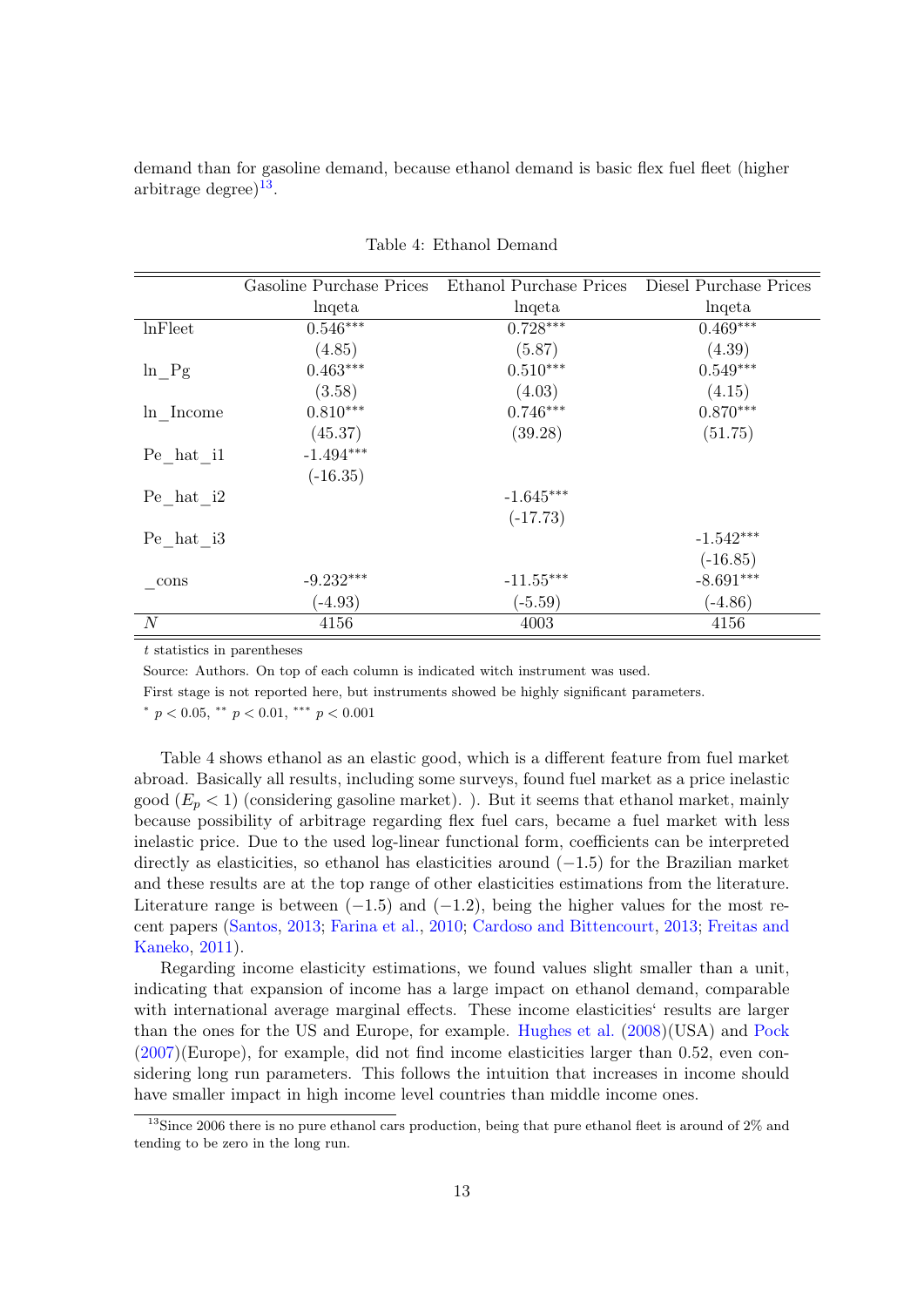Other important point is the results' robustness regarding instruments choice. Even if we are not sure that ethanol purchase prices are the ideal instruments, the other two instruments performed pretty close. Cross prices elasticities on ethanol demand and the effects of gasoline prices were around a third of ethanol prices' effects. This shows that ethanol demand is more sensitive to its own price than gasoline demand.

|                  |             | Gasoline Purchase Prices Ethanol Purchase Prices Diesel Purchase Prices |             |
|------------------|-------------|-------------------------------------------------------------------------|-------------|
|                  | lnqgas      | lnqgas                                                                  | lnqgas      |
| pe hat i2        | $0.105*$    | 0.0884                                                                  | $0.103*$    |
|                  | (1.98)      | (1.72)                                                                  | (1.99)      |
| ln income        | $0.801***$  | $0.801***$                                                              | $0.803***$  |
|                  | (136.59)    | (141.69)                                                                | (142.26)    |
| ln fleet         | $0.359***$  | $0.356***$                                                              | $0.347***$  |
|                  | (9.92)      | (10.34)                                                                 | (10.05)     |
| pg hat il        | $-0.871***$ |                                                                         |             |
|                  | $(-10.39)$  |                                                                         |             |
| $pg\_hat_i2$     |             | $-0.900***$                                                             |             |
|                  |             | $(-11.15)$                                                              |             |
| $pg\_hat\_i3$    |             |                                                                         | $-0.934***$ |
|                  |             |                                                                         | $(-11.49)$  |
| $_{\rm -cons}$   | $-3.111***$ | $-3.040***$                                                             | $-2.881***$ |
|                  | $(-5.13)$   | $(-5.28)$                                                               | $(-4.99)$   |
| $\boldsymbol{N}$ | 4003        | 4003                                                                    | 4003        |

Table 5: Gasoline Demand

t statistics in parentheses

Source: Authors.

\*  $p < 0.05$ , \*\*  $p < 0.01$ , \*\*\*  $p < 0.001$ 

In the gasoline demand estimation (Table 5) all instruments also performed closely. The difference is that in gasoline demand we used instruments for the own price and for substitute good price (endogeneity with gasoline prices because of anhydrous portion into gasoline). Therefore, in the second column estimates we have multicollinearity because ethanol purchase prices are used for construction of both prices. This might be the reason for ethanol price not being significant.

Regarding own elasticities (gasoline prices' parameters) we found higher elasticities than international evidence, probably because of a combination among higher arbitrage (flex fuel cars) and a smaller income in Brazil. Comparing with Brazilian evidence, we found parameters close to [\(Santos,](#page-18-3)  $2013(E_p = -0.78)$ , for example. The elasticities of gasoline demand were roughly half of the ethanol elasticities. This may indicate that ethanol demand is more price sensible than gasoline. It is an expected result because ethanol demand is almost totally composed by flex fuel cars.

Income parameters were almost the same for ethanol and gasoline demand estimations, so the impacts from income increases would be the same for ethanol and gasoline demands.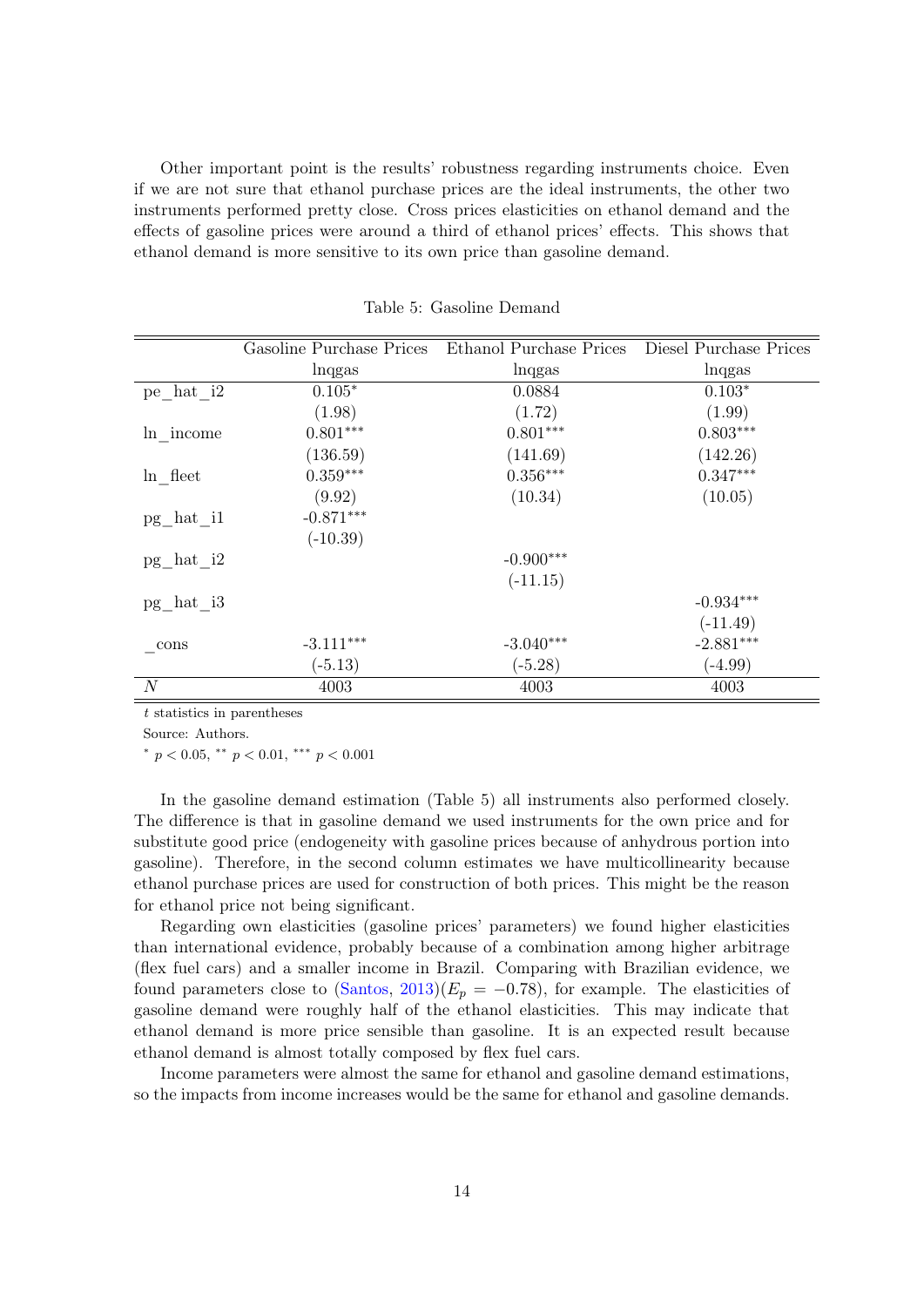#### 4.2 Are the elasticities constant? The role of flex fuel cars

Most of the studies in the literature use log-linear specification for light fuel demand estimation. In addition to the facilities to interpret directly the parameters as elasticities, come also the imposition that elasticities are constant for the whole sample. Therefore, this assumption will be relaxed allowing different price and cross price elasticities along the time. We also allowed differences into income elasticies, but it was around 0.8 for both demands along the time.

We would expect higher cross elasticities after the introduction of flex fuel cars, considering just the Brazilian market, and the current literature confirms that. But we believe that there are mixed effects causing that: i) the older literature does not account for endogeneity, thus tends to underestimate elasticities (as explained earlier, do not account for endogeneity and has a toward zero bias into these demands); ii) flex fuel cars introduction, tending to increase arbitrage between both fuels, increasing cross price and own price elasticities, becoming fuel more price sensible. Hence, in order to account for changes in elasticities during the time we interacted price and cross price parameters with time dummies.

Time dummy variables regarding 2006m1 and 2010m7 split our sample into 3 equal periods. The justification to use 2006 and not 2003 (the beginning of flexfuel cars production) is because flexfluel fleet was so small in 2003 that would not be important enough to change elasticities. The proportion of flexfuel cars in the first period went from zero to 8% of total cars. In the end of the second period (2010) flex fuel cars reached 37%, and in the end of our sample this proportion was around 52%. Another important event in 2006 was that flexfuel cars production exceeded gasoline cars' production. Table 6 shows the results of the estimates coefficients after re-parametrization.

Ethanol price and cross price elasticities had a large increase from period 1 (2001m1- 2005m12) to period 2 (2006m1-2010m6), and the changes for period 3 were small. Other important result is that in the period 1, cross price coefficient of ethanol demand shows an insignificant result, but in the next two subsequent periods it showed significant results.

The gasoline demand had the same behavior, with a larger increase in elasticities from first to second period and just a little change from second to third period. Again, the cross price coefficient was not significant in the first period, becoming significant in the following periods. These results regarding cross price elasticities (for both ethanol and gasoline) could be interpreted as the lack of power of substitution to change demand of fuel without flex fuel cars (in the first period).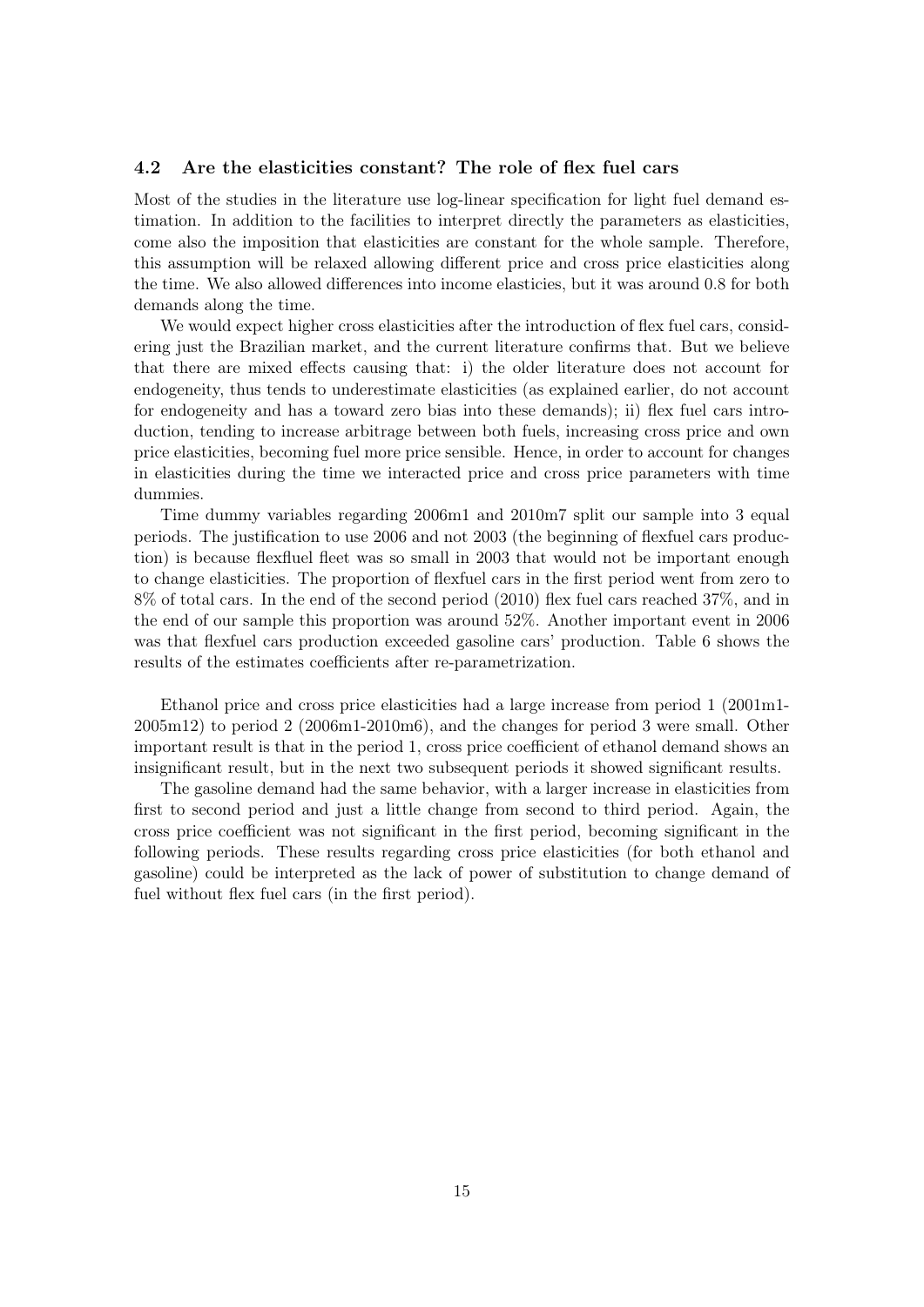|                       | (1)            | (2)             |
|-----------------------|----------------|-----------------|
|                       | Ethanol Demand | Gasoline Demand |
|                       |                |                 |
| $Ep(etha) - time - 1$ | $-0.690***$    | 0.00107         |
|                       | $(-5.71)$      | $-0.01$         |
| $Ep(etha) - time - 2$ | $-3.136***$    | $0.258***$      |
|                       | $(-21.61)$     | $-3.35$         |
| $Ep(etha) - time - 3$ | $-3.398***$    | $0.334***$      |
|                       | $(-17.15)$     | $-3.38$         |
| $Ep(gas) - time - 1$  | 0.206          | $-0.675***$     |
|                       | $-1.55$        | $(-6.80)$       |
| $Ep(gas) - time - 2$  | $1.327***$     | $-0.988***$     |
|                       | $-9.45$        | $(-10.40)$      |
| $Ep(gas) - time - 3$  | $1.281***$     | $-0.912***$     |
|                       | (8.00)         | $(-8.51)$       |
| N                     | 4003           | 4156            |

Table 6: Price Elasticities Across Time

Source: Authors.

Notes: Intervals: Time 1: 2001m1-2005m12; Time 2: 2006m1-2010m6; Time 3: 2010m7- 2014m12.

In terms of the choice of time used, we constructed around 90 regressions for each demand consisting on subsample of 3-year observations. Because it is a moving window sample, the first observations in the first sample is 2001m7-2004m6; the second is 2001m8- 2004m7, and so on. The most interesting result of this approach was that we could note exactly when the cross price elasticites became significant, when the confidence interval of cross price elasticities is above zero. It happens with subsamples from 2006m7 to 2009m6 for the ethanol demand, and from 2007m1 to 2009m12 for gasoline demand (Figure in Appendix).

# 5 Final Remarks

Using purchase prices of non-neighbors for price instruments, we estimated the ethanol and gasoline demands. The most important findings were:

- i) Ethanol ( $Ep = 1.5$ ) and gasoline ( $Ep = 0.8$ ) are price sensible, with higher elasticities than the elasticities in the US and Europe, for example. Hence, public policies driven by prices could be applied;
- ii) Cross elasticities were significant in both demands, so ethanol and gasoline are actually complementary goods for the Brazilian Market and any public policy addressed to one market should take into account spillovers to the other market. It is clear that this change occurred after the introduction of flex fuel cars introduction, since in the fist sub sample (small or zero flex fuel fleet) the cross price elasticities for both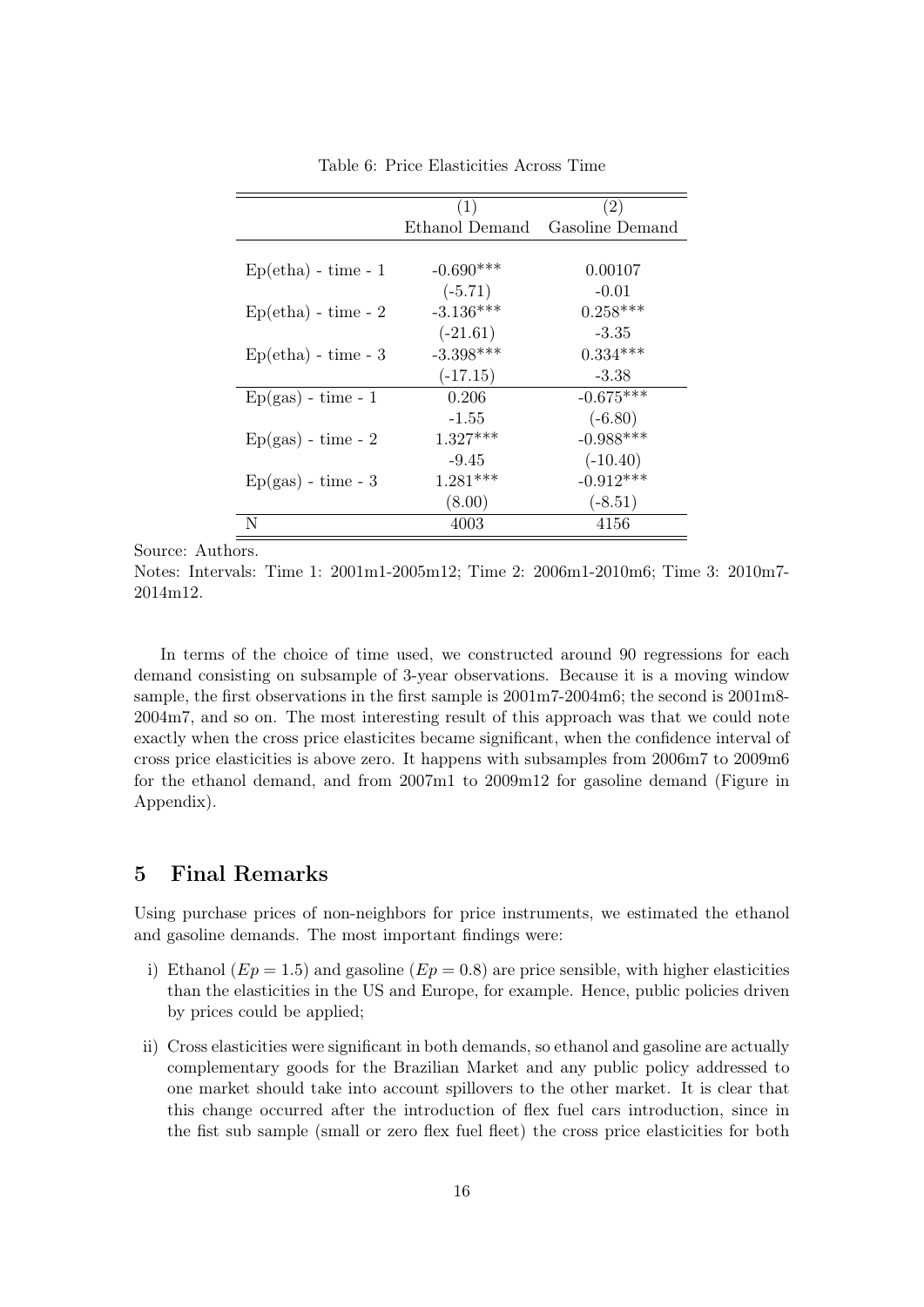demands were not significantly different from zero and in the second period they became significant and with the positive expected sign;

- iii) Using a moving window sample we reached a most accurate threshold from where the cross elasticities were significant for both demands. In other words, in these intervals gasoline and ethanol are actually part of the same market;
- iv) After the introduction of flex fuel cars, there were an increase in the own price elasticities in both demands;
- v) Accounting for endogeneity in both demands generated a larger elasticities coefficients for gasoline (comparing to previous literature addressed to Brazilian market), but quite similar results regarding ethanol demand.

Our price elasticities' estimations are just an indicative of how prices could respond for shocks. It is possible that the nature of the shock is important for demand responses. For instance, [Coglianese et al.](#page-17-14) [\(2015\)](#page-17-14) argue that taxes changes could have a larger effect than regular changes. In other words, 10% reduction on demand caused by oil costs would be a smaller reduction on demand than the same increase driven by taxes. The reasons for that would be the exposition of taxes changes in the media and the persistence of shocks by taxes, media exposition and tax aversion by consumers.

As the most demand studies, our results are exposed to the Lucas Critique. Even being a short run estimate, the accuracy of the model depends on what the extent of changes is, severe shocks increasing the possibility of parameters change and become harder to make predictions.

# Acknowledgments

This work was conducted during a scholarship supported by the PSDE/CAPES at the The Ohio State University. Financed by CAPES – Brazilian Federal Agency for Support and Evaluation of Graduate Education within the Ministry of Education of Brazil. We also would like to thank Gilberto Silveira Barros Neto and the whole research group led by Elena Irwin, specially Wendong Zhang.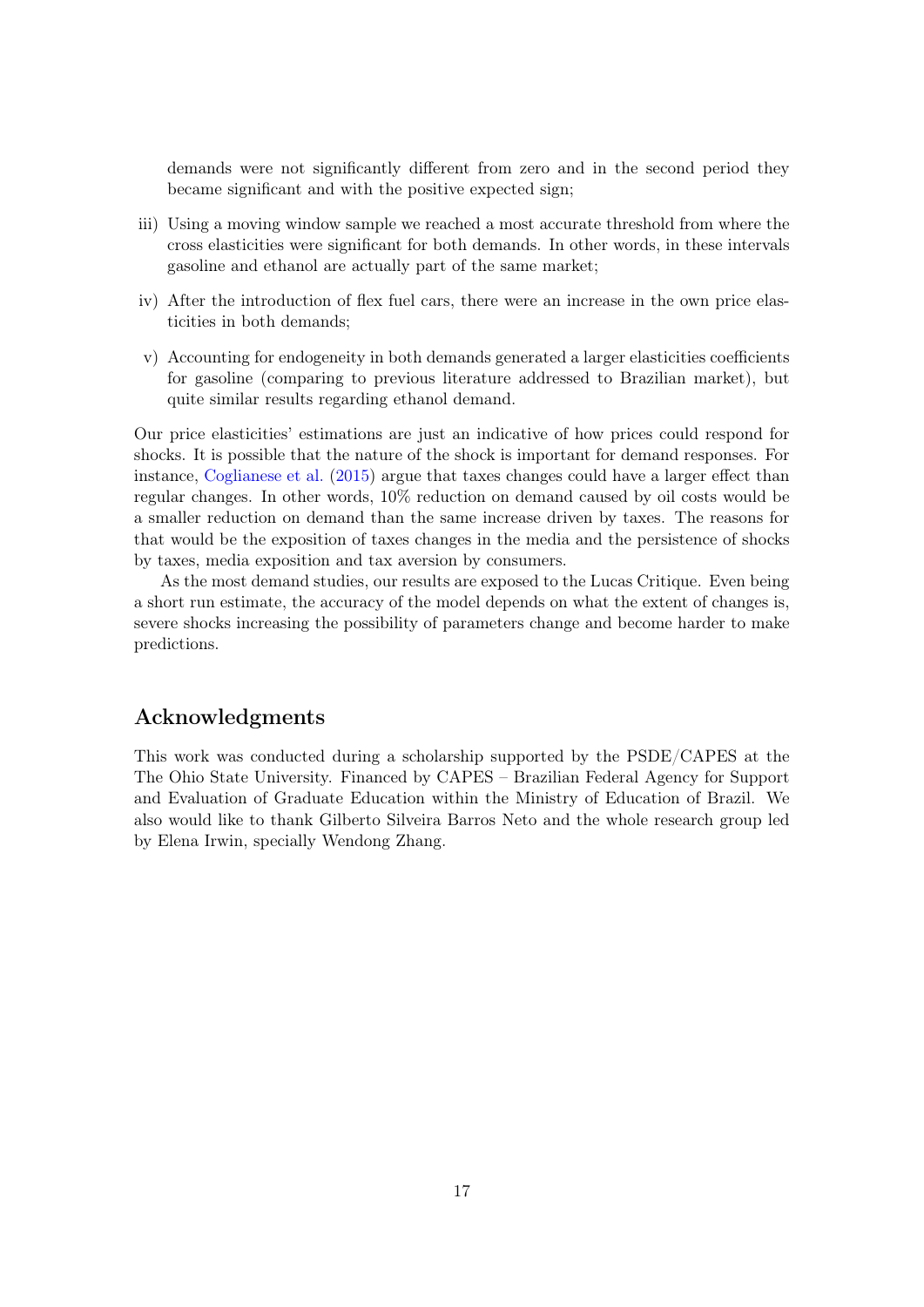# References

- <span id="page-17-9"></span>Anderson, S. T. (2012). The demand for ethanol as a gasoline substitute. *Journal of* Environmental Economics and Management, 63(2):151–168.
- <span id="page-17-8"></span>ANP, . (2015). Sistema de Levantamento de Preços (SLP).
- Blundell, R., Horowitz, J. L., and Parey, M. (2012). Measuring the price responsiveness of gasoline demand: Economic shape restrictions and nonparametric demand estimation. Quantitative Economics, 3(1):29–51.
- <span id="page-17-6"></span>BP, . (2014). Britith petroleum (bp) statistical review of world energy - june 2014.
- <span id="page-17-2"></span>Burnquist, H. L. and Bacchi, M. R. P. (2002). A demanda por gasolina no brasil: uma análise utilizando técnicas de co-integração. In XL Congresso Brasileiro de Economia e Sociologia Rural.
- <span id="page-17-12"></span>Cardoso, L. C. B. and Bittencourt, M. V. L. (2013). Mensuração das elasticidades-preço da demanda, cruzada e renda no mercado de etanol brasileiro: um estudo usando painéis cointegrados. Revista de Economia e Sociologia Rural, 51(4):765–784.
- <span id="page-17-3"></span>Cheung, K.-Y. and Thomson, E. (2004). The demand for gasoline in china: a cointegration analysis. Journal of Applied Statistics, 31(5):533–544.
- <span id="page-17-14"></span>Coglianese, J., Davis, L. W., Kilian, L., and Stock, J. H. (2015). Anticipation, tax avoidance, and the price elasticity of gasoline demand. Technical report, National Bureau of Economic Research.
- <span id="page-17-4"></span>Dahl, C. and Sterner, T. (1991). Analysing gasoline demand elasticities: a survey. Energy economics, 13(3):203–210.
- <span id="page-17-10"></span>Dahl, C. A. (1979). Consumer adjustment to a gasoline tax. The review of economics and statistics, pages 427–432.
- <span id="page-17-0"></span>Davis, L. W. and Kilian, L. (2011). Estimating the effect of a gasoline tax on carbon emissions. *Journal of Applied Econometrics*, 26(7):1187–1214.
- <span id="page-17-7"></span>EPE, . (2014). Empresa brasileira de pesquisa energética. balanço energético nacional 2014: Ano base 2013. Rio de Janeiro: EPE, 180:288.
- <span id="page-17-5"></span>Espey, M. (1998). Gasoline demand revisited: an international meta-analysis of elasticities. Energy Economics, 20(3):273–295.
- <span id="page-17-11"></span>Farina, E., VIEGAS, C., Pereda, P., and Garcia, C. (2010). Mercado e concorrência do etanol. Etanol e Bioeletricidade: a cana-de-açúcar no future da matriz energética, 1.
- <span id="page-17-13"></span>Freitas, L. C. d. and Kaneko, S. (2011). Ethanol demand under the flex-fuel technology regime in brazil. *Energy Economics*,  $33(6):1146-1154$ .
- <span id="page-17-1"></span>Goldemberg, J. and Guardabassi, P. (2010). The potential for first-generation ethanol production from sugarcane. Biofuels, Bioproducts and Biorefining, 4(1):17–24.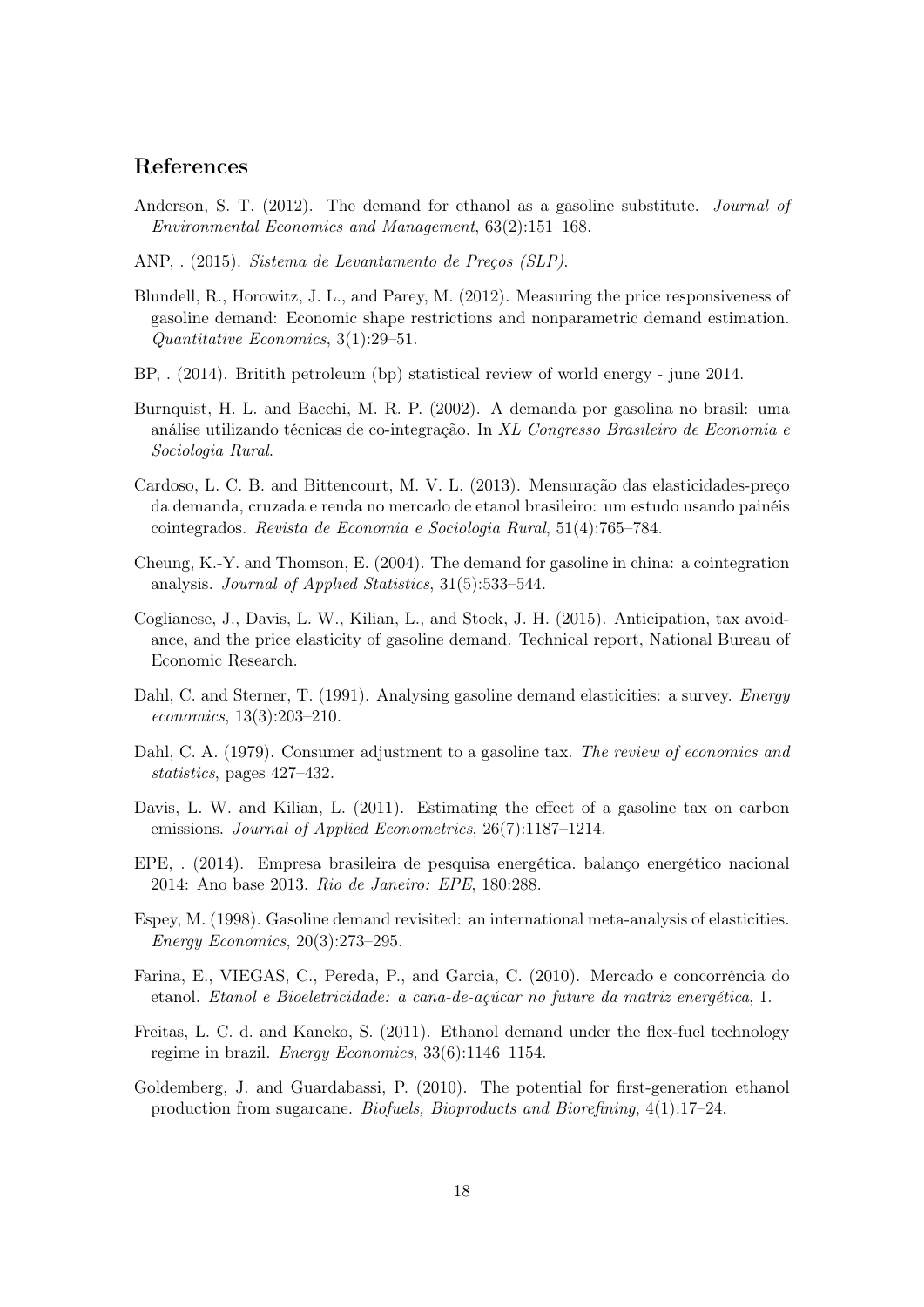- Hausman, J. A. and Newey, W. K. (1995). Nonparametric estimation of exact consumers surplus and deadweight loss. *Econometrica: Journal of the Econometric Society*, pages 1445–1476.
- <span id="page-18-5"></span>Hughes, J. E., Knittel, C. R., and Sperling, D. (2008). Evidence of a shift in the short-run price elasticity of gasoline demand. The Energy Journal, pages 113–134.
- Im, K. S., Pesaran, M. H., and Shin, Y. (2003). Testing for unit roots in heterogeneous panels. Journal of econometrics, 115(1):53–74.
- <span id="page-18-4"></span>Jales, M. d. Q. M. and Costa, C. C. d. (2014). Measurement of ethanol subsidies and associated economic distortions: an analysis of brazilian and us policies. Economia Aplicada, 18(3):455–481.
- <span id="page-18-2"></span>Johnson, F. X. and Silveira, S. (2014). Pioneer countries in the transition to alternative transport fuels: Comparison of ethanol programmes and policies in brazil, malawi and sweden. Environmental Innovation and Societal Transitions, 11:1–24.
- Levin, A., Lin, C.-F., and Chu, C.-S. J. (2002). Unit root tests in panel data: asymptotic and finite-sample properties. Journal of econometrics, 108(1):1–24.
- <span id="page-18-1"></span>Liu, W. (2014). Modeling gasoline demand in the united states: A flexible semiparametric approach. Energy Economics, 45:244–253.
- Nappo, M. (2007). A demanda por gasolina no brasil: uma avaliação de suas elasticidades após a introdução dos carros bicombustíveis.
- <span id="page-18-6"></span>Noll, R. G. (2013). Endogeneity in attendance demand models. The Econometrics of Sport.
- <span id="page-18-0"></span>OECD, F. (2013). Oecd-fao agricultural outlook 2013-2022. OECD Publishing.
- <span id="page-18-9"></span>Pock, M. (2007). Gasoline and diesel demand in europe: new insights. Technical report, Reihe Ökonomie/Economics Series, Institut für Höhere Studien (IHS).
- Ramanathan, R. (1999). Short-and long-run elasticities of gasoline demand in india: An empirical analysis using cointegration techniques. *Energy economics*, 21(4):321-330.
- <span id="page-18-8"></span>Ramsey, J., Rasche, R., and Allen, B. (1975). An analysis of the private and commercial demand for gasoline. *The Review of Economics and Statistics*, pages 502–507.
- <span id="page-18-3"></span>Santos, G. F. (2013). Fuel demand in brazil in a dynamic panel data approach. Energy Economics, 36:229–240.
- Souza, A. d. N. d. (2010). Estudo das demandas de etanol e gasolina no brasil no período 2001-2009.
- <span id="page-18-7"></span>Wooldridge, J. M. (2010). Econometric analysis of cross section and panel data. MIT press.